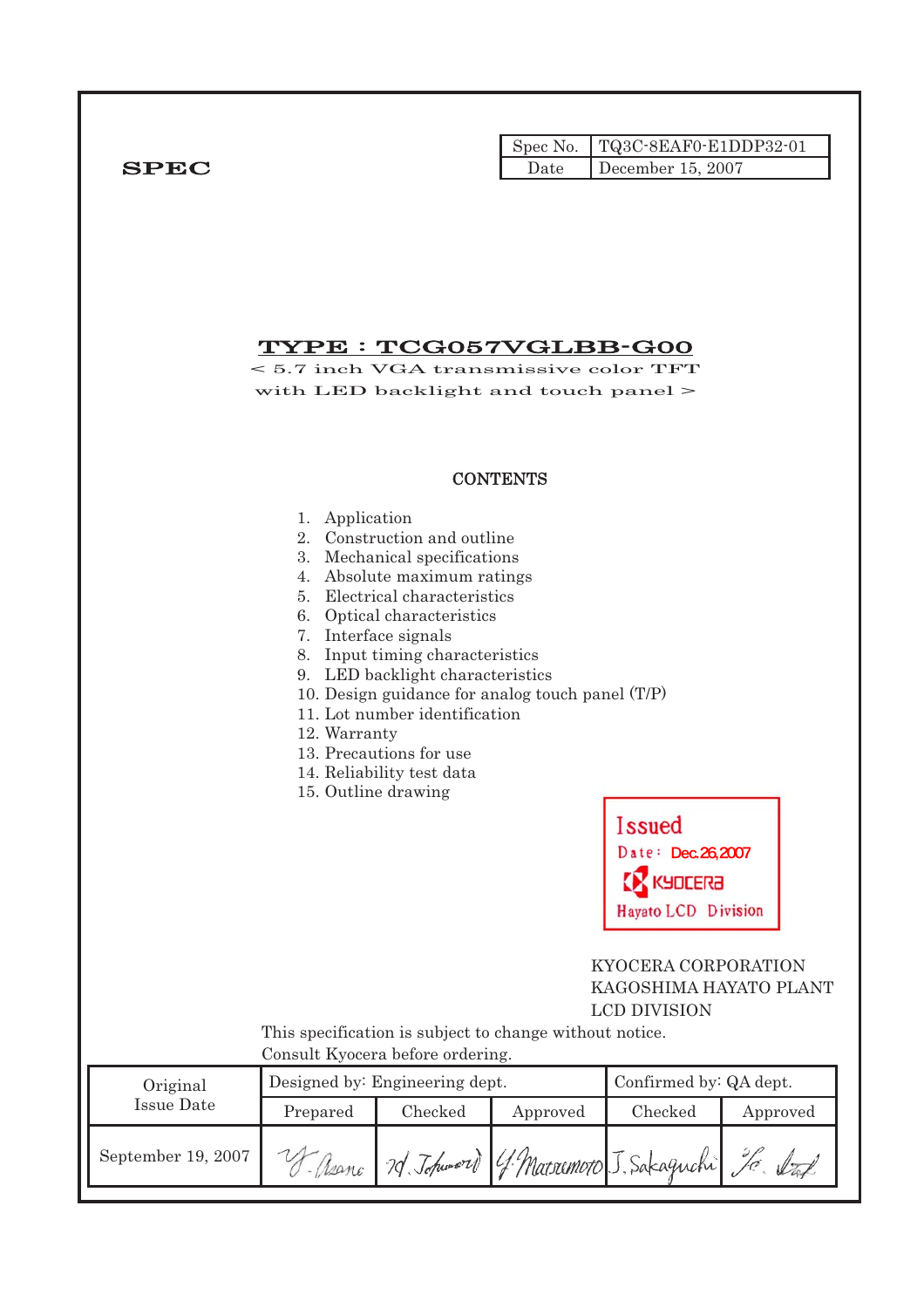| Spec No.              | Part No.        | Page |
|-----------------------|-----------------|------|
| TQ3C-8EAF0-E1DDP32-01 | TCG057VGLBB-G00 |      |

# Warning

- 1. This Kyocera LCD module has been specifically designed for use only in electronic devices and industrial machines in the area of audio control, office automation, industrial control home appliances, etc. The module should not be used in applications where the highest level of safety and reliability are required and module failure or malfunction of such module results in physical harm or loss of life, as well as enormous damage or loss. Such fields of applications include, without limitation, medical, aerospace, communications infrastructure, atomic energy control. Kyocera expressly disclaims any and all liability resulting in any way to the use of the module in such applications.
- 2. Customer agrees to indemnity, defend and hold Kyocera harmless from and against any and all actions, claims, damages, liabilities, awards, costs, and expenses, including legal expenses, resulting from or arising out of Customer's use, or sale for use, or Kyocera modules in applications.

# Caution

1. Kyocera shall have the right, which Customer hereby acknowledges, to immediately scrap or destroy tooling for Kyocera modules for which no Purchase Orders have been received from the Customer in a two-year period.

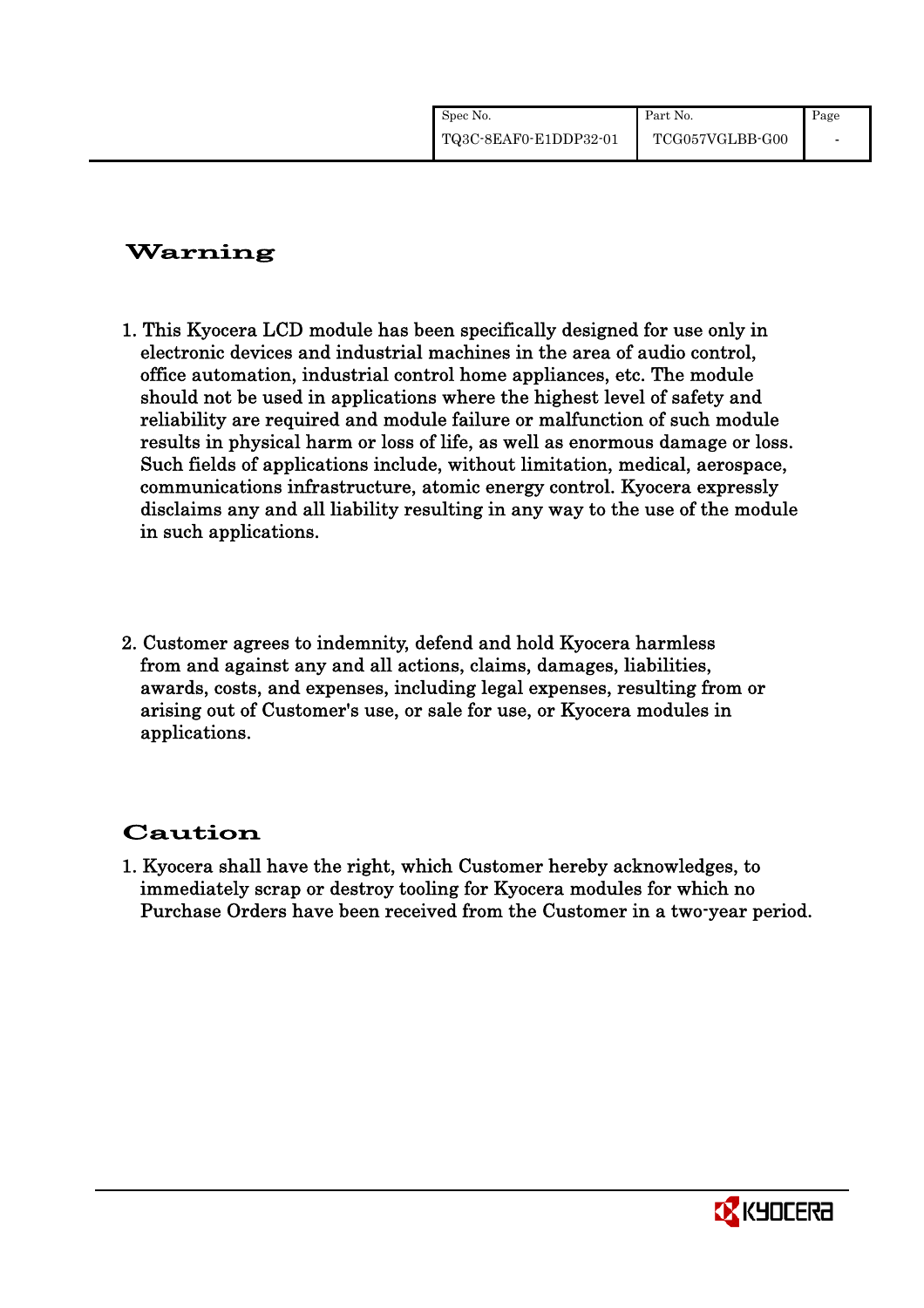|         |               |                |                                                           |  | Spec No.                      |                                                        |  | Part No. |                 | Page |
|---------|---------------|----------------|-----------------------------------------------------------|--|-------------------------------|--------------------------------------------------------|--|----------|-----------------|------|
|         |               |                |                                                           |  |                               | TQ3C-8EAF0-E1DDP32-01                                  |  |          | TCG057VGLBB-G00 |      |
|         |               |                |                                                           |  |                               | Revision record                                        |  |          |                 |      |
|         | Date          |                | Designed by : Engineering dept.                           |  | Confirmed by : QA dept.       |                                                        |  |          |                 |      |
|         |               | Prepared       |                                                           |  | Checked                       | Approved                                               |  | Checked  | Approved        |      |
|         | Dec. 15, 2007 |                |                                                           |  |                               | S- Nanc 7d. Johnword (f. Marsemotoj, Sakaguchi 20. Nat |  |          |                 |      |
| Rev.No. | Date          | Page           |                                                           |  |                               | Descriptions                                           |  |          |                 |      |
| 01      | Dec. 15, 2007 | $\mathbf{1}$   |                                                           |  | 2. Construction and outline   |                                                        |  |          |                 |      |
|         |               |                |                                                           |  | 3. Mechanical specifications  | $\sim$ Add comment "Additional circuit"                |  |          |                 |      |
|         |               |                |                                                           |  | $\sim$ Change "Mass"          |                                                        |  |          |                 |      |
|         |               | $\sqrt{2}$     |                                                           |  | 4. Absolute maximum ratings   |                                                        |  |          |                 |      |
|         |               |                | $\sim$ Delete ()                                          |  |                               |                                                        |  |          |                 |      |
|         |               | $\mathbf{3}$   |                                                           |  | 5. Electrical characteristics |                                                        |  |          |                 |      |
|         |               |                | $\sim$ Delete ()                                          |  |                               | $\sim$ Add "Current consumption value"                 |  |          |                 |      |
|         |               | $\overline{4}$ |                                                           |  | 6. Optical characteristics    |                                                        |  |          |                 |      |
|         |               |                | $\sim$ Delete ()                                          |  |                               |                                                        |  |          |                 |      |
|         |               |                | $\sim$ Change all                                         |  |                               |                                                        |  |          |                 |      |
|         |               | 9              | $\sim$ Delete ()                                          |  |                               | 9. LED backlight characteristics                       |  |          |                 |      |
|         |               |                |                                                           |  |                               | $\sim$ Change "Operating life time"                    |  |          |                 |      |
|         |               | 14             |                                                           |  | 15. Outline Drawing           |                                                        |  |          |                 |      |
|         |               |                | $\sim$ Change "121A5063100" $\rightarrow$ "121A5063100-1" |  |                               |                                                        |  |          |                 |      |
|         |               |                |                                                           |  |                               |                                                        |  |          |                 |      |
|         |               |                |                                                           |  |                               |                                                        |  |          |                 |      |
|         |               |                |                                                           |  |                               |                                                        |  |          |                 |      |
|         |               |                |                                                           |  |                               |                                                        |  |          |                 |      |
|         |               |                |                                                           |  |                               |                                                        |  |          |                 |      |
|         |               |                |                                                           |  |                               |                                                        |  |          |                 |      |
|         |               |                |                                                           |  |                               |                                                        |  |          |                 |      |
|         |               |                |                                                           |  |                               |                                                        |  |          |                 |      |
|         |               |                |                                                           |  |                               |                                                        |  |          |                 |      |
|         |               |                |                                                           |  |                               |                                                        |  |          |                 |      |
|         |               |                |                                                           |  |                               |                                                        |  |          |                 |      |
|         |               |                |                                                           |  |                               |                                                        |  |          |                 |      |
|         |               |                |                                                           |  |                               |                                                        |  |          |                 |      |
|         |               |                |                                                           |  |                               |                                                        |  |          |                 |      |
|         |               |                |                                                           |  |                               |                                                        |  |          |                 |      |
|         |               |                |                                                           |  |                               |                                                        |  |          |                 |      |
|         |               |                |                                                           |  |                               |                                                        |  |          |                 |      |
|         |               |                |                                                           |  |                               |                                                        |  |          |                 |      |
|         |               |                |                                                           |  |                               |                                                        |  |          |                 |      |
|         |               |                |                                                           |  |                               |                                                        |  |          |                 |      |
|         |               |                |                                                           |  |                               |                                                        |  |          |                 |      |
|         |               |                |                                                           |  |                               |                                                        |  |          |                 |      |

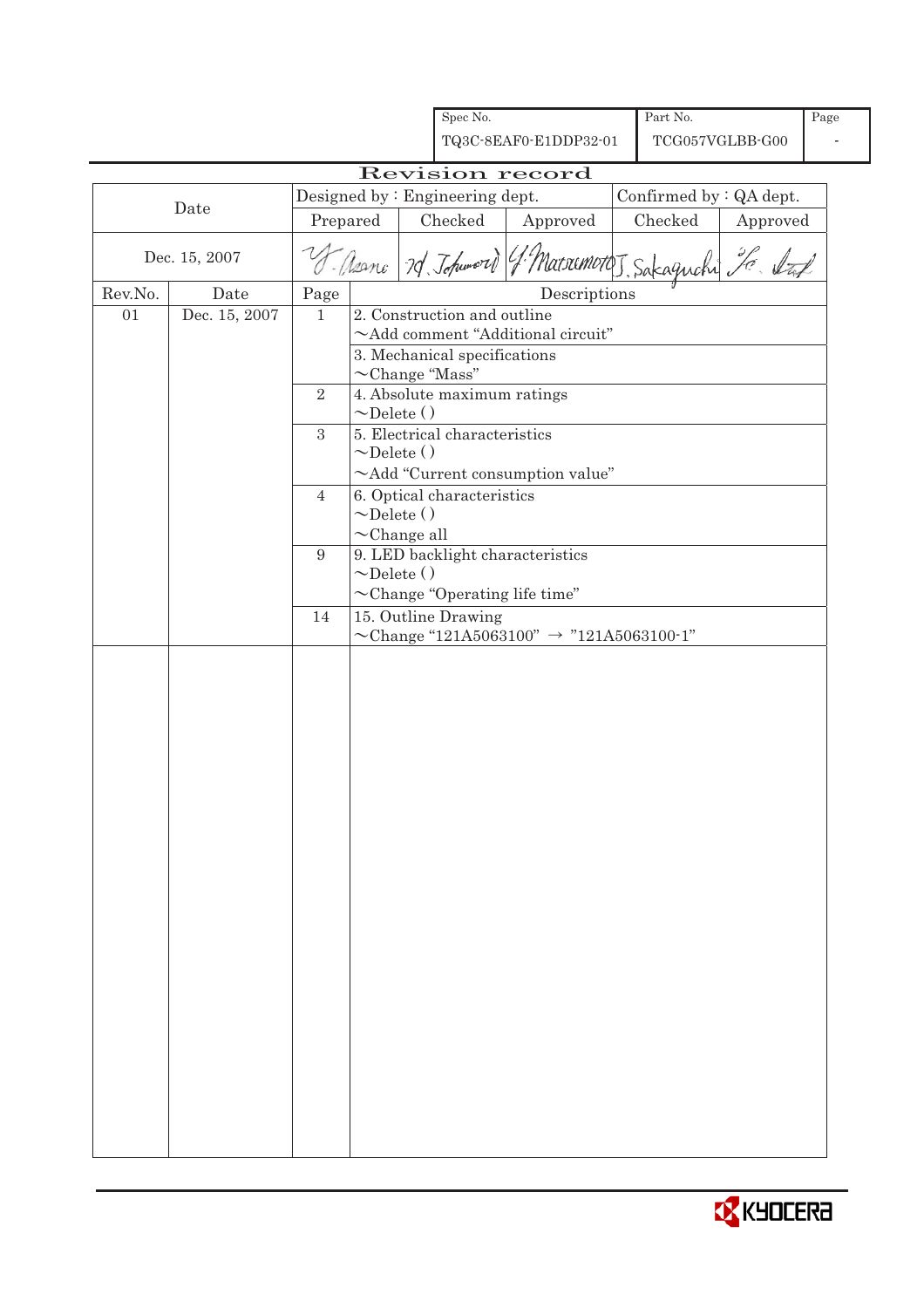## 1. Application

This document defines the specification of TCG057VGLBB-G00. (RoHS Compliant)

#### 2. Construction and outline

| LCD.<br>Backlight system | : Transmissive color dot matrix type TFT<br>: LED    |
|--------------------------|------------------------------------------------------|
| Polarizer                | $\therefore$ Glare treatment                         |
| Additional circuit       | : Timing controller, Power supply $(3.3V)$ input)    |
|                          | (without constant current circuit for LED backlight) |
| Touch panel              | : Analog type, Non-Glare treatment                   |

## 3. Mechanical specifications

#### 3-1. Mechanical specifications of LCD

| <b>Item</b>        | Specification                                                   | Unit |
|--------------------|-----------------------------------------------------------------|------|
| Outline dimensions | 127.2 (W) $\times$ 100.4 (H) $\times$ 6.75 (D)                  | mm   |
| Active area        | $115.2$ (W) $\times$ 86.4 (H)<br>(14.4cm / 5.7 inch (Diagonal)) | mm   |
| Dot format         | $640 \times (B,G,R)$ (W) $\times 480$ (H)                       | dot  |
| Dot pitch          | $0.06$ (W) $\times$ 0.18 (H)                                    | mm   |
| $*1$<br>Base color | Normally White                                                  |      |
| Mass               | 135                                                             | g    |

\*1 Due to the characteristics of the LCD material, the color varies with environmental temperature.

#### 3-2. Mechanical specifications of touch panel

| Item                            | Specification                        | Unit |
|---------------------------------|--------------------------------------|------|
| Input                           | Radius-0.8 stylus or Finger          |      |
| <b>Actuation Force</b>          | $0.05 \sim 0.8$                      | N    |
| Transmittance                   | Typ. 79                              | $\%$ |
| Surface hardness                | Pencil hardness 2H or more according |      |
| Anti newton's ring<br>treatment | None                                 |      |

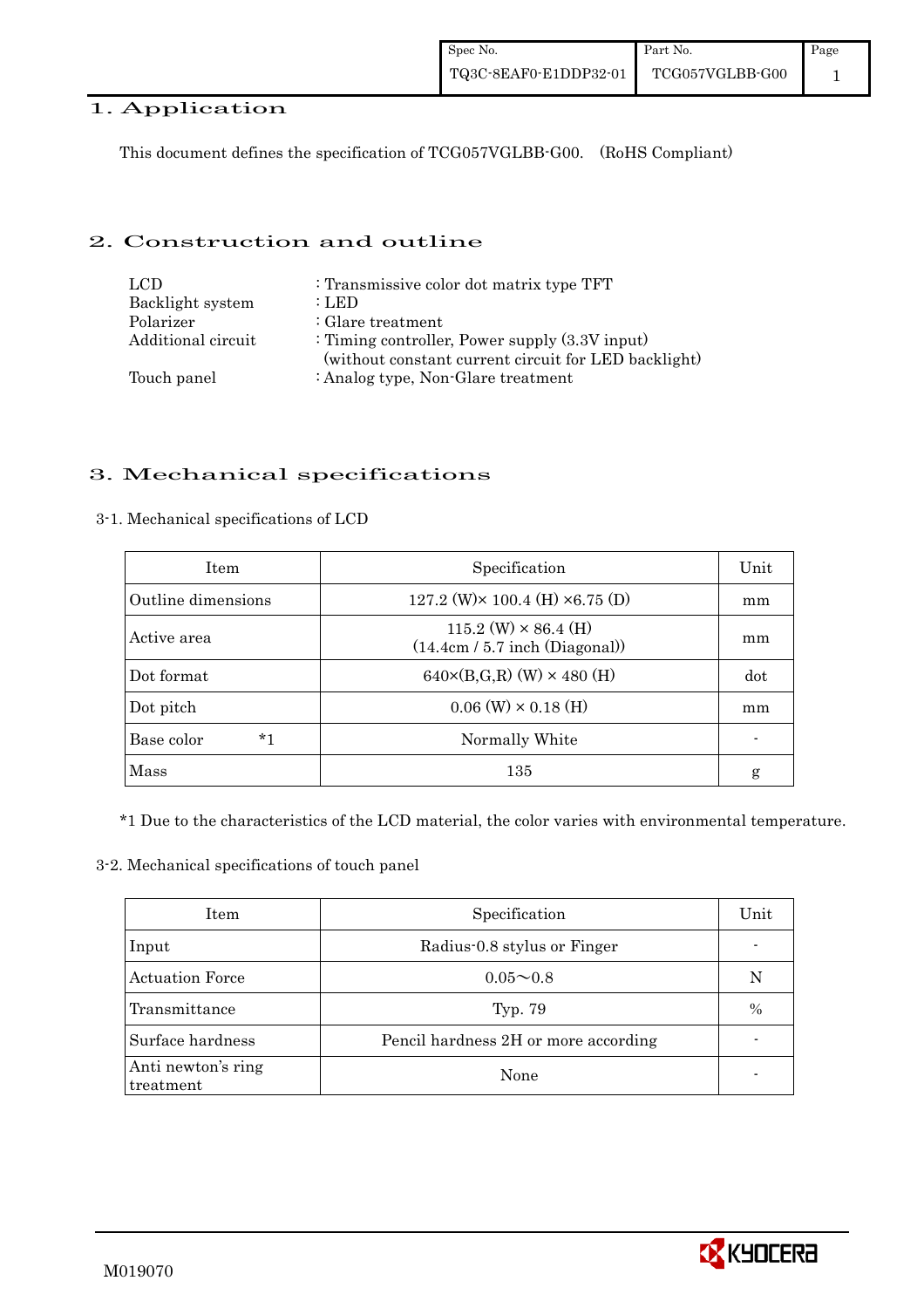### 4. Absolute maximum ratings

| Item                           | Symbol       | Min.   | Max. | Unit |
|--------------------------------|--------------|--------|------|------|
| Supply voltage for logic       | $\rm V_{DD}$ |        | 4.0  |      |
| $*1$<br>Input signal voltage   | $\rm V_{IN}$ | $-0.3$ | 6.0  |      |
| $*_{2}$<br>LED forward current | ΙF           |        | 30   | mA   |
| $*_{2}$<br>Reversed voltage    | VR           |        | 5    |      |
| Supply voltage for touch panel | $\rm V_{TP}$ |        | 6.0  |      |
| Input current of touch panel   | $I_{TP}$     |        | 0.5  | mA   |

4-1. Electrical absolute maximum ratings

 \*1 Input signal : CK, R0~R5, G0~G5, B0~B5, HSYNC, VSYNC, ENAB, R/L, U/D \*2 For each "AN1-CA1", "AN2-CA2" and "AN3-CA3" Temp.  $= 25^{\circ}$ C

4-2. Environmental absolute maximum ratings

| Item                  |       | Symbol           | Min.  | Max.    | Unit        |
|-----------------------|-------|------------------|-------|---------|-------------|
| Operating temperature | $*1$  | Top              | $-20$ | 70      | $^{\circ}C$ |
| Storage temperature   | $*$ ? | T <sub>STO</sub> | $-30$ | 80      | $^{\circ}C$ |
| Operating humidity    | $*3$  | $H_{OP}$         | 10    | $*_{4}$ | %RH         |
| Storage humidity      | $*3$  | H <sub>STO</sub> | 10    | $*_{4}$ | %RH         |
| Vibration             |       |                  | *5    | *5      |             |
| Shock                 |       |                  | *6    | $*6$    |             |

\*1 Operating temperature means a temperature which operation shall be guaranteed. Since display performance is evaluated at 25°C, another temperature range should be confirmed.

\*2 Temp. = -30°C<48h , Temp. = 80°C<168h

 Store LCD panels at normal temperature/humidity. Keep them free from vibration and shock. An LCD panel that is kept at a low or a high temperature for a long time can be defective due to other conditions, even if the low or high temperature satisfies the standard. (Please refer to "Precautions for Use" for details.)

\*3 Non-condensing

\*4 Temp.≦40°C, 85%RH Max.

Temp. >40°C, Absolute humidity shall be less than 85%RH at 40°C.

 $*5$ 

| Frequency       | $10\sim 55$ Hz    | Acceleration value           |
|-----------------|-------------------|------------------------------|
| Vibration width | $0.15$ mm         | $(0.3 \sim 9 \text{ m/s}^2)$ |
| Interval        | $10 - 55 - 10$ Hz | l minutes                    |

 2 hours in each direction X, Y, Z (6 hours total) EIAJ ED-2531

\*6 Acceleration: 490 m/s2, Pulse width: 11 ms

3 times in each direction:  $\pm X$ ,  $\pm Y$ ,  $\pm Z$ EIAJ ED-2531

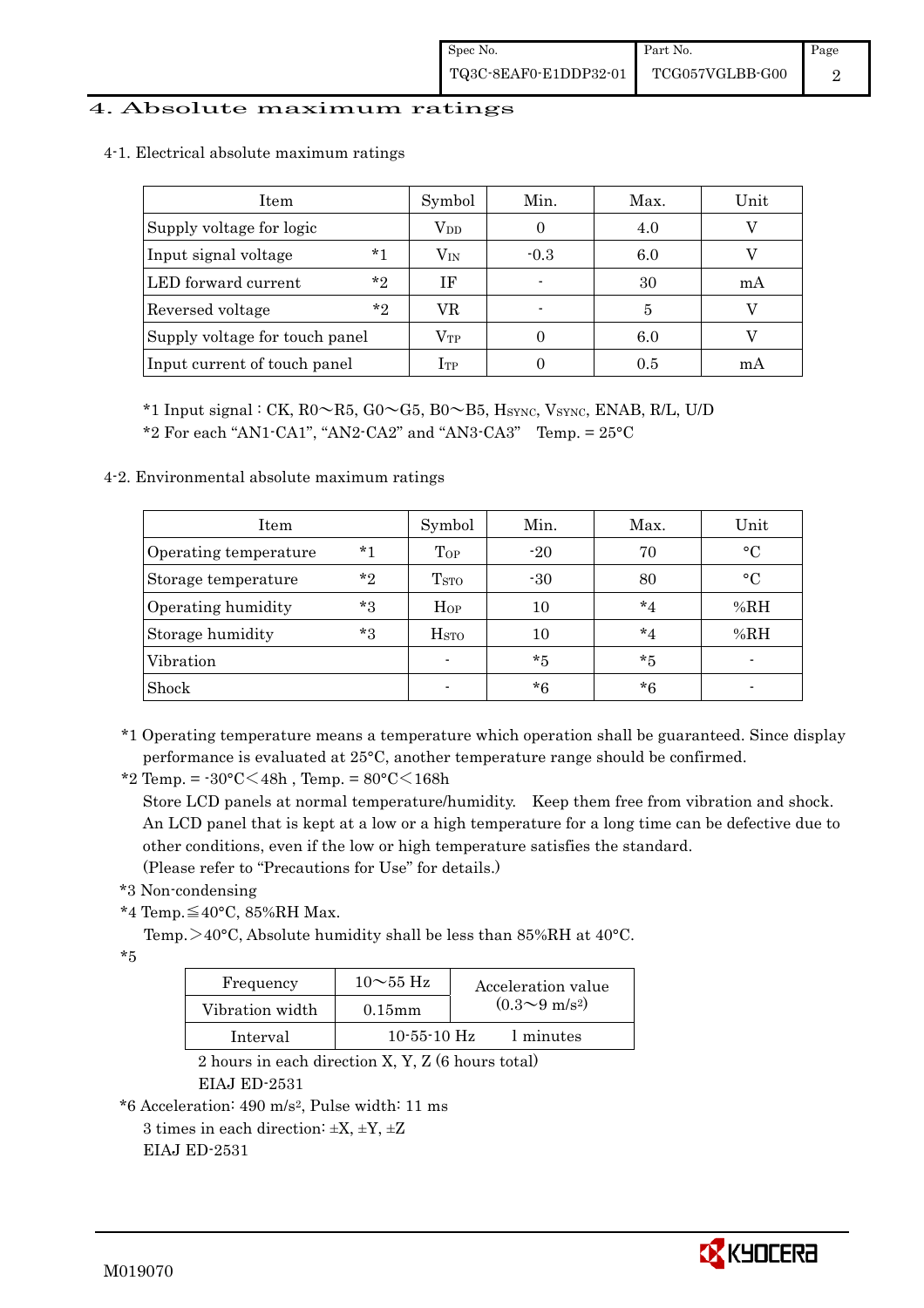### 5. Electrical characteristics

|                                 |                 |                |                    |      | Temp. = $-20 \sim 70$ °C |          |
|---------------------------------|-----------------|----------------|--------------------|------|--------------------------|----------|
| Item                            | Symbol          | Condition      | Min.               | Typ. | Max.                     | Unit     |
| Supply voltage for logic *1     | $\rm V_{DD}$    | $\blacksquare$ | 3.0                | 3.3  | $3.6\,$                  | $\rm _V$ |
| Current consumption for logic   | $_{\rm{LDD}}$   | $*_{2}$        |                    | 170  | 220                      | mA       |
| Permissive input ripple voltage | $\rm V_{RP}$    | $\blacksquare$ | $\blacksquare$     |      | 100                      | $mVp-p$  |
|                                 | $\rm V_{II}$    | "Low" level    | $\Omega$           |      | 0.3V <sub>DD</sub>       | V        |
| Input signal voltage *3         | V <sub>IH</sub> | "High" level   | 0.7V <sub>DD</sub> |      | <b>V</b> <sub>DD</sub>   | V        |

\*1 VDD-turn-on conditions



#### \*2 Display pattern:



\*3 Input signal : CK,  $R0 \sim R5$ ,  $G0 \sim G5$ ,  $B0 \sim B5$ , Hsync, Vsync, ENAB, R/L, U/D

### 5-2. Touch panel

| <b>Item</b>                    | Specification                             |
|--------------------------------|-------------------------------------------|
| Supply voltage for touch panel | 5.0V                                      |
|                                | $xL \sim xR : 200\Omega \sim 1,000\Omega$ |
| Terminal resistance            | $yU \sim yL : 200\Omega \sim 800\Omega$   |
| Linearity                      | less than $\pm 2.0\%$                     |
| Insulation resistance          | $100\text{M}\Omega$ or more at DC25V      |

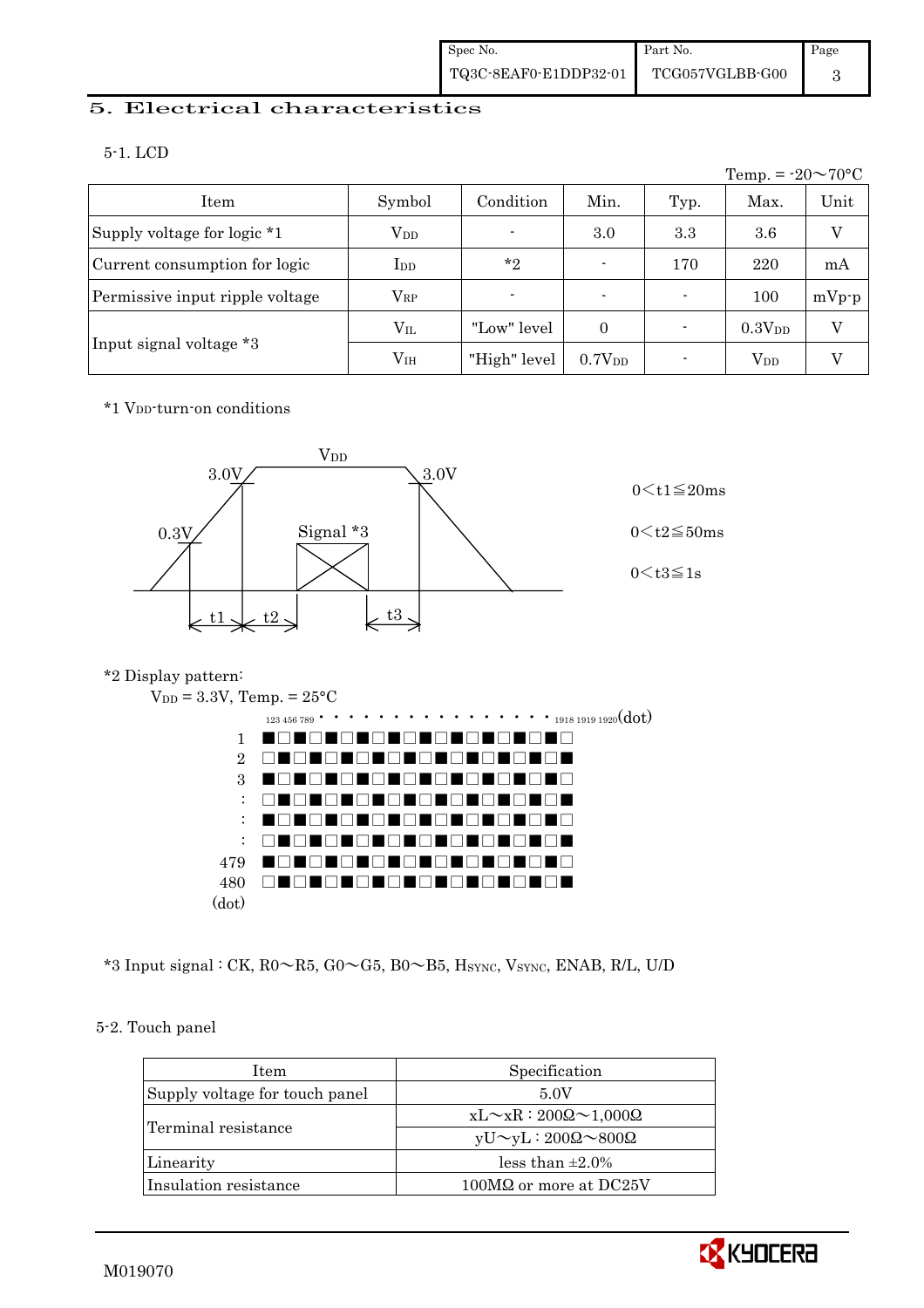Spec No. TQ3C-8EAF0-E1DDP32-01 Part No. TCG057VGLBB-G00

Page

4

# 6. Optical characteristics

Measuring spot =  $\phi$  6.0mm, Temp. = 25°C

| Item                                  |       | Symbol         | Condition                   | Min.                     | Typ. | Max.                     | Unit              |
|---------------------------------------|-------|----------------|-----------------------------|--------------------------|------|--------------------------|-------------------|
|                                       | Rise  | $\tau_r$       | $\theta = \phi = 0^{\circ}$ | $\overline{a}$           | 10   | $\blacksquare$           | ms                |
| Response time                         | Down  | $\tau$ d       | $\theta = \phi = 0^{\circ}$ | $\overline{\phantom{0}}$ | 25   | $\blacksquare$           | ms                |
|                                       |       | $\theta$ upper |                             | -                        | 80   |                          |                   |
| Viewing angle range<br>View deriction |       | $\theta$ LOWER | $CR \ge 5$                  |                          | 80   |                          | deg.              |
| $: 6$ o'clock                         |       | $\phi$ left    |                             | $\overline{\phantom{0}}$ | 80   |                          |                   |
| (Gray inversion)                      |       | $\phi$ RIGHT   |                             | $\overline{\phantom{a}}$ | 80   | $\overline{\phantom{a}}$ | deg.              |
| Contrast ratio                        |       | $\rm CR$       | $\theta = \phi = 0^{\circ}$ | 300                      | 500  |                          | $\blacksquare$    |
| <b>Brightness</b>                     |       |                | IF=15mA/Line                | 140                      | 200  |                          | cd/m <sup>2</sup> |
|                                       | Red   | $\mathbf X$    | $\theta = \phi = 0^{\circ}$ | 0.56                     | 0.61 | $0.66\,$                 |                   |
|                                       |       | У              |                             | 0.32                     | 0.37 | 0.42                     |                   |
|                                       |       | $\mathbf X$    | $\theta = \phi = 0^{\circ}$ | 0.29                     | 0.34 | 0.39                     |                   |
| Chromaticity                          | Green | У              |                             | 0.52                     | 0.57 | 0.62                     | $\blacksquare$    |
| coordinates                           | Blue  | $\mathbf X$    | $\theta = \phi = 0^{\circ}$ | 0.09                     | 0.14 | $\rm 0.19$               |                   |
|                                       |       | У              |                             | 0.06                     | 0.11 | 0.16                     |                   |
|                                       |       | X              |                             | 0.28                     | 0.33 | 0.38                     |                   |
|                                       | White | $\mathbf y$    | $\theta = \phi = 0^{\circ}$ | 0.30                     | 0.35 | 0.40                     |                   |

#### 6-1. Definition of contrast ratio

 $CR(Contrast ratio) =$  Brightness with all pixels "White"

Brightness with all pixels "Black"

#### 6-2. Definition of response time



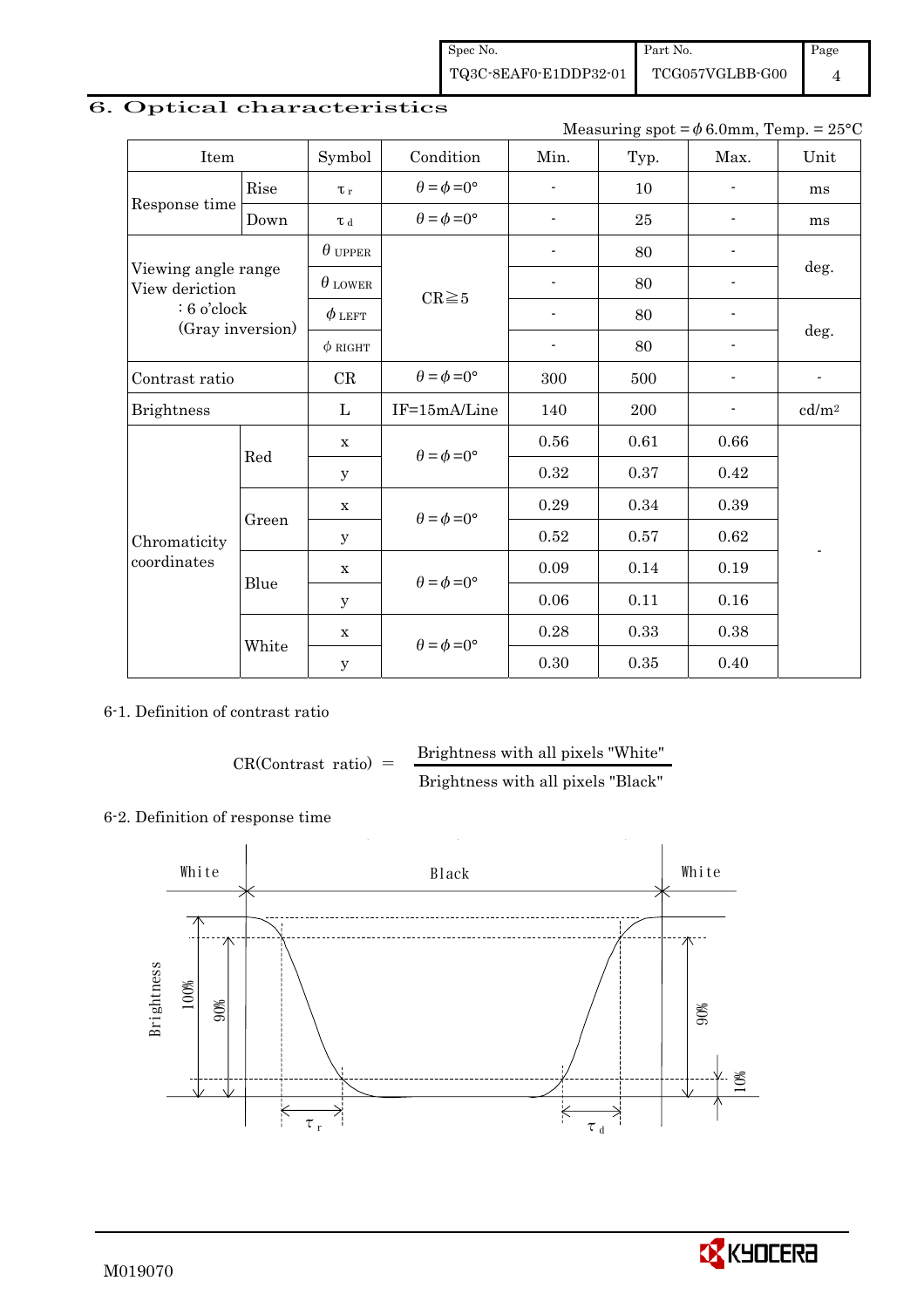6-3. Definition of viewing angle



6-4. Brightness measuring points



1) Rating is defined on the average in the viewing area.

2) Measured 30 minutes after the LED is powered on. (Ambient temp. = 25°C)

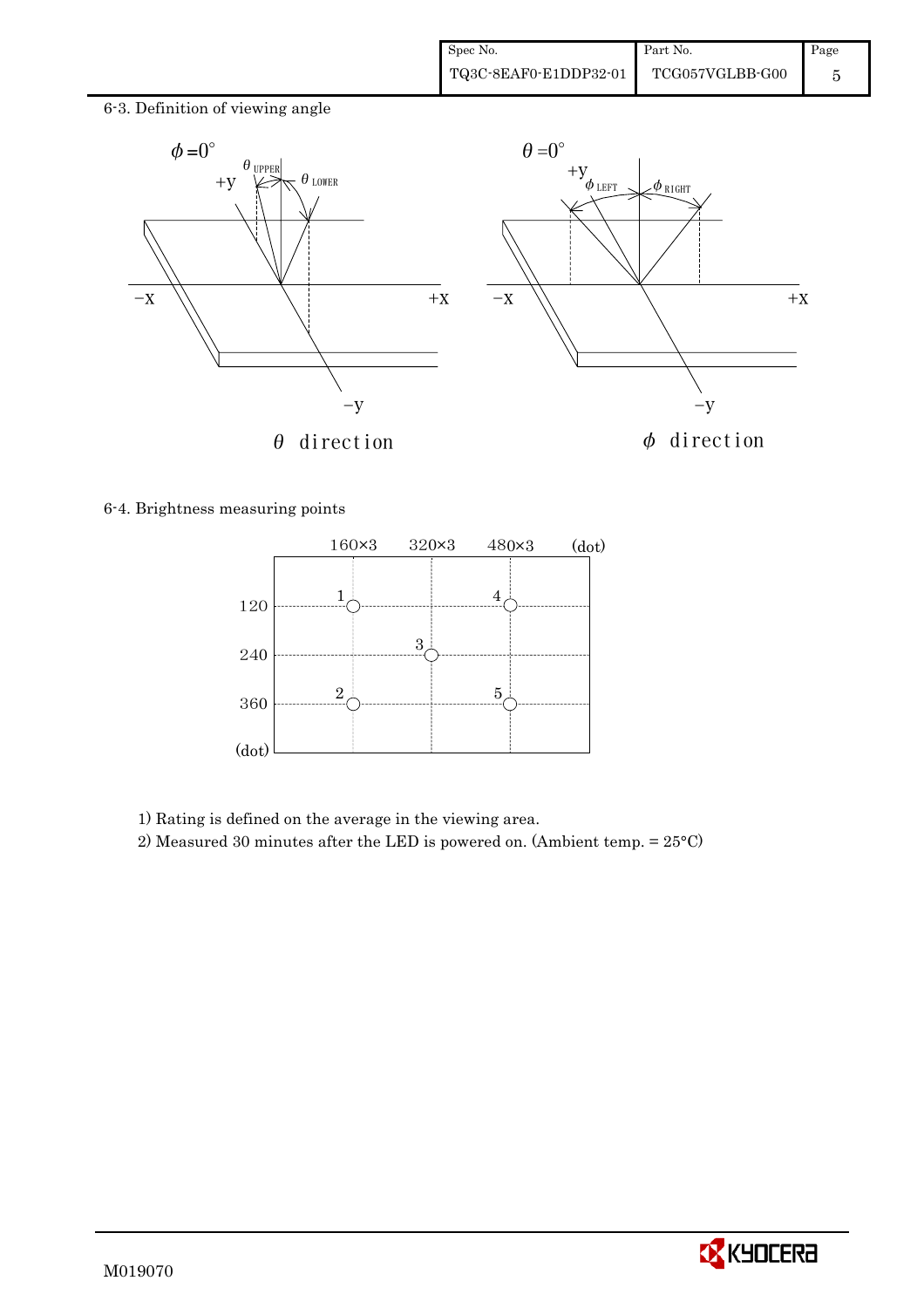## 7. Interface signals

| No.              | Symbol                                                   | Description                                                                      | I/O                      | Note      |
|------------------|----------------------------------------------------------|----------------------------------------------------------------------------------|--------------------------|-----------|
| $\mathbf{1}$     | <b>GND</b>                                               | <b>GND</b>                                                                       |                          |           |
| $\sqrt{2}$       | CK                                                       | Clock signal for sampling each data signal                                       | I                        |           |
| $\,3$            | <b>H</b> <sub>SYNC</sub>                                 | Horizontal synchronous signal (negative)                                         | I                        |           |
| $\overline{4}$   | $V_{\rm SYNC}$                                           | Vertical synchronous signal (negative)                                           | $\mathbf I$              |           |
| $\bf 5$          | <b>GND</b>                                               | <b>GND</b>                                                                       |                          |           |
| $\,6$            | R <sub>0</sub>                                           | RED data signal (LSB)                                                            | I                        |           |
| 7                | R1                                                       | RED data signal                                                                  | I                        |           |
| $8\,$            | R2                                                       | RED data signal                                                                  | I                        |           |
| $\boldsymbol{9}$ | R3                                                       | RED data signal                                                                  | $\mathbf I$              |           |
| 10               | R <sub>4</sub>                                           | RED data signal                                                                  | $\mathbf I$              |           |
| 11               | R5                                                       | RED data signal (MSB)                                                            | I                        |           |
| 12               | <b>GND</b>                                               | <b>GND</b>                                                                       | $\frac{1}{2}$            |           |
| 13               | G <sub>0</sub>                                           | GREEN data signal (LSB)                                                          | $\bf I$                  |           |
| 14               | G <sub>1</sub>                                           | GREEN data signal                                                                | I                        |           |
| 15               | G <sub>2</sub>                                           | GREEN data signal                                                                | I                        |           |
| 16               | G <sub>3</sub>                                           | GREEN data signal                                                                | I                        |           |
| 17               | G <sub>4</sub>                                           | GREEN data signal                                                                | $\mathbf I$              |           |
| 18               | G5                                                       | GREEN data signal (MSB)                                                          | I                        |           |
| 19               | <b>GND</b>                                               | <b>GND</b>                                                                       | $\frac{1}{2}$            |           |
| 20               | B <sub>0</sub>                                           | BLUE data signal (LSB)                                                           | $\bf I$                  |           |
| 21               | B1                                                       | BLUE data signal                                                                 | I                        |           |
| 22               | B <sub>2</sub>                                           | BLUE data signal                                                                 | I                        |           |
| 23               | B <sub>3</sub>                                           | BLUE data signal                                                                 | $\mathbf I$              |           |
| 24               | B4                                                       | <b>BLUE</b> data signal                                                          | $\rm I$                  |           |
| 25               | B5                                                       | BLUE data signal (MSB)                                                           | $\rm I$                  |           |
| 26               | <b>GND</b>                                               | <b>GND</b>                                                                       | $\blacksquare$           |           |
| 27               | <b>ENAB</b>                                              | Signal to settle the horizontal display position (positive)                      | $\bf I$                  | $^\star1$ |
| 28               | $V_{DD}$                                                 | 3.3V power supply                                                                | $\blacksquare$           |           |
| 29               | $V_{DD}$                                                 | 3.3V power supply                                                                | $\blacksquare$           |           |
| 30               | R/L                                                      | Horizontal display mode select signal<br>L: Normal, H: Left / Right reverse mode | I                        | $*_{2}$   |
| 31               | $\ensuremath{\mathrm{U}}\xspace/\ensuremath{\mathrm{D}}$ | Vertical display mode select signal<br>H: Normal, L: Up / Down reverse mode      | $\mathbf{I}$             | $*_{2}$   |
| 32               | NC                                                       | No connect                                                                       | $\frac{1}{2}$            |           |
| 33               | CA1                                                      | Cathode 1                                                                        |                          |           |
| 34               | CA <sub>2</sub>                                          | Cathode 2                                                                        | $\overline{\phantom{a}}$ |           |
| 35               | CA <sub>3</sub>                                          | Cathode 3                                                                        | $\blacksquare$           |           |
| 36               | NC                                                       | No connect                                                                       | $\overline{\phantom{a}}$ |           |
| $\rm 37$         | AN1                                                      | Anode 1                                                                          |                          |           |
| $38\,$           | AN2                                                      | Anode 2                                                                          |                          |           |
| 39               | AN <sub>3</sub>                                          | Anode 3                                                                          | $\overline{\phantom{a}}$ |           |
| 40               | $\rm NC$                                                 | No connect                                                                       | $\overline{\phantom{a}}$ |           |

7-1. Pin assignment of LCD panel and LED

 ${\rm LCD~connector} ~~:~{\rm IMSA\text{-}9681S\text{-}40A\text{-}GF}~~({\rm IRISO})$ Recommended matching FFC or FPC : 0.5mm pitch

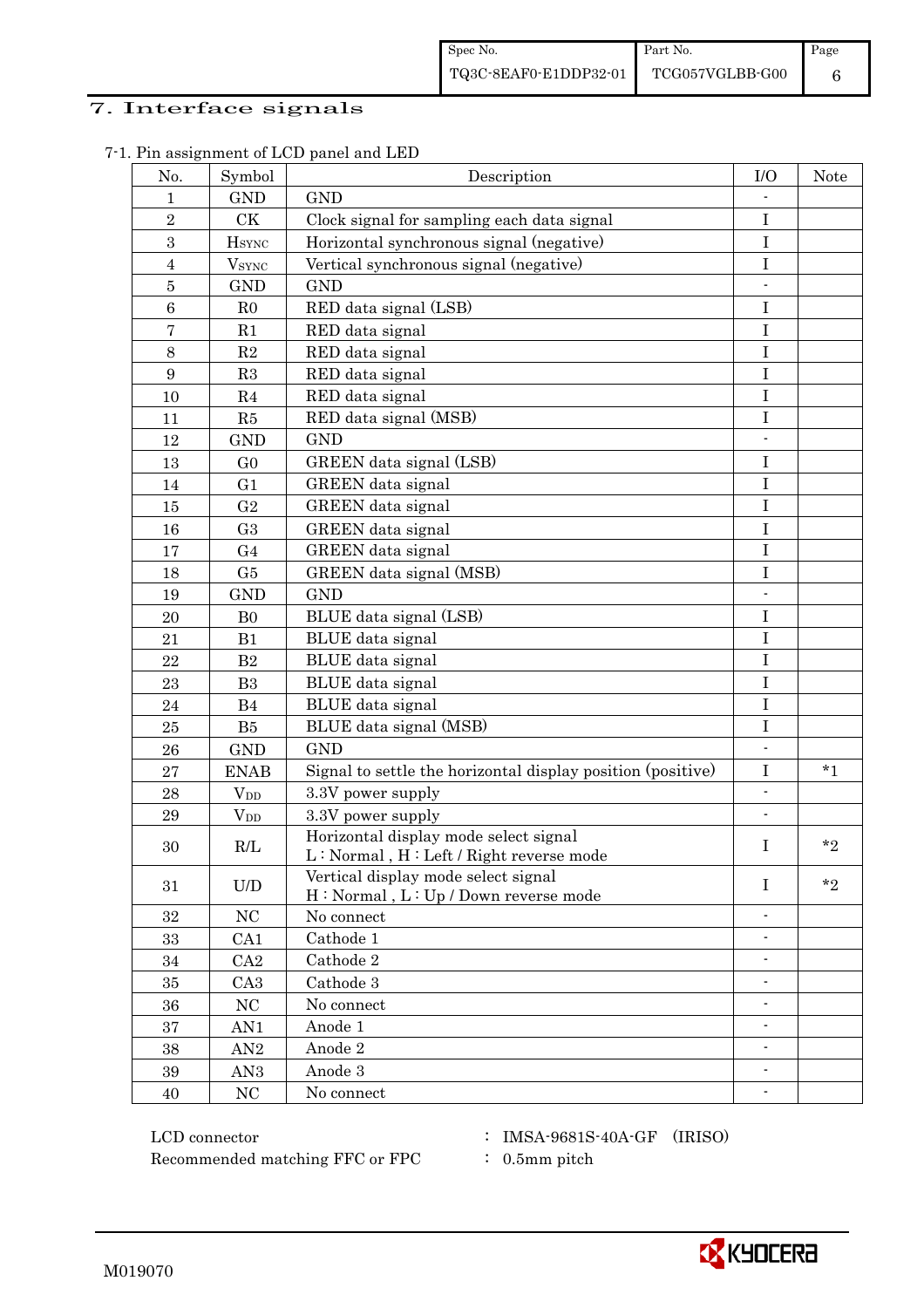| Spec No.              | Part No.        | Page |
|-----------------------|-----------------|------|
| TQ3C-8EAF0-E1DDP32-01 | TCG057VGLBB-G00 |      |

\*1 The horizontal display start timing is settled in accordance with a rising timing of ENAB signal. In case ENAB is fixed "Low", the horizontal start timing is determined. Don't keep ENAB "High" during operation.



7-2. Pin assignment of touch panel

\*2

| No. | Symbol | Description      |
|-----|--------|------------------|
|     |        | y-Lower terminal |
|     | ΧI     | x-Left terminal  |
|     | VI I   | y-Upper terminal |
|     |        | x-Right terminal |

| Touch panel side connector                            | $\therefore$ 1.25 mm pitch |       |
|-------------------------------------------------------|----------------------------|-------|
| Recommended matching connector : Series FE, FFS (JST) |                            |       |
|                                                       | $\colon$ KCA-K4R           | (DMC) |

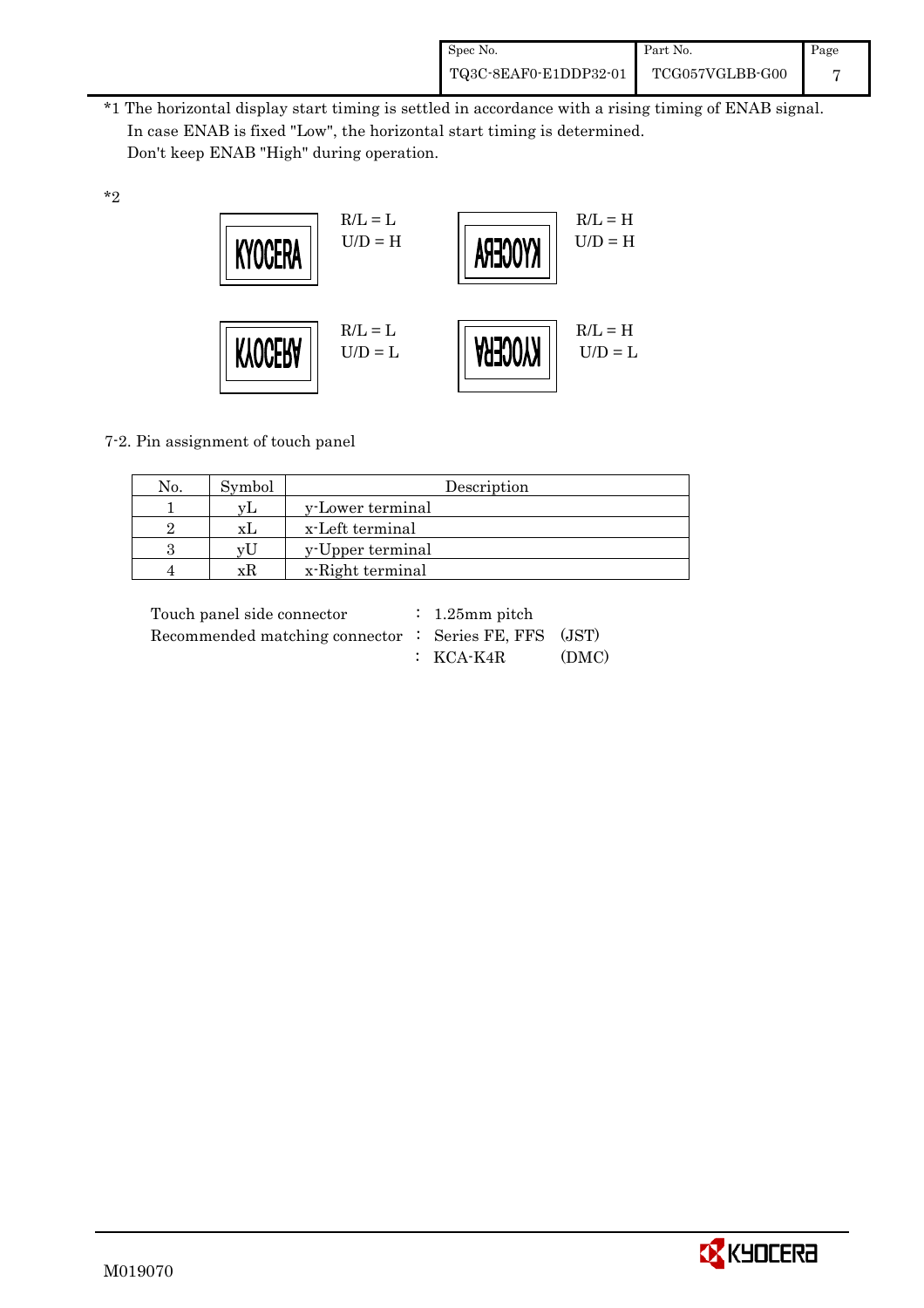### 8. Input timing characteristics

| o                                         | Item                                   | Symbol     | Min            | Typ                      | Max                                                                                                                                                                                                                       | Unit          | <b>Note</b> |
|-------------------------------------------|----------------------------------------|------------|----------------|--------------------------|---------------------------------------------------------------------------------------------------------------------------------------------------------------------------------------------------------------------------|---------------|-------------|
| Clock                                     | Frequency                              | 1/Tc       |                | 25.18                    | 28.88                                                                                                                                                                                                                     | <b>MHz</b>    |             |
|                                           | Duty ratio                             | Tch/Tc     | 40             | 50                       | 60                                                                                                                                                                                                                        | $\frac{0}{0}$ |             |
| Data                                      | Set up time                            | Tds        | 10             | $\overline{\phantom{0}}$ |                                                                                                                                                                                                                           | ns            |             |
|                                           | Hold time                              | Tdh        | 10             | $\overline{\phantom{0}}$ | $\overline{\phantom{0}}$<br>$\qquad \qquad -$<br>900<br>$\qquad \qquad -$<br>$\qquad \qquad -$<br>560<br>5<br>$\qquad \qquad -$<br>$\overline{\phantom{0}}$<br>$\qquad \qquad -$<br>175<br>$\overline{\phantom{0}}$<br>76 | ns            |             |
|                                           | Cycle                                  | TH         | 30.0           | 31.8                     |                                                                                                                                                                                                                           | $\mu$ s       |             |
|                                           |                                        |            | 770            | 800                      |                                                                                                                                                                                                                           | clock         |             |
| Horizontal sync.<br>signal                | Pulse width                            | THp        | $\overline{5}$ | 30                       |                                                                                                                                                                                                                           | clock         |             |
|                                           | Set up time                            | <b>THs</b> | 10             |                          |                                                                                                                                                                                                                           | ns            |             |
|                                           | Hold time                              | THh        | 10             | $\qquad \qquad -$        |                                                                                                                                                                                                                           | ns            |             |
| Vertical sync.<br>signal<br>Enable signal | Cycle                                  | TV         | 515            | 525                      |                                                                                                                                                                                                                           | line          |             |
|                                           | Pulse width                            | TVp        | 1              | 3                        |                                                                                                                                                                                                                           | line          |             |
|                                           | Set up time                            | <b>TVs</b> | 10             | $\overline{\phantom{0}}$ |                                                                                                                                                                                                                           | ns            |             |
|                                           | Hold time                              | TVh        | 10             | $\overline{\phantom{0}}$ |                                                                                                                                                                                                                           | ns            |             |
|                                           | Pulse width                            | TEp        | 640            |                          |                                                                                                                                                                                                                           | clock         |             |
| (ENAB)                                    | Set up time                            | TEs        | 10             |                          |                                                                                                                                                                                                                           | ns            |             |
|                                           | Hold time                              | TEh        | 10             | $\overline{\phantom{0}}$ |                                                                                                                                                                                                                           | ns            |             |
|                                           | HSYNC · Enable signal phase difference | <b>THE</b> | 112            | 144                      |                                                                                                                                                                                                                           | clock         |             |
|                                           | HSYNC · VSYNC signal phase difference  | <b>THV</b> | 10             | $\overline{\phantom{0}}$ |                                                                                                                                                                                                                           | ns            |             |
|                                           | Vertical sync. signal start position   | <b>TVE</b> | $\overline{2}$ | 35                       |                                                                                                                                                                                                                           | line          |             |
| Horizontal display period                 |                                        | THd        | 640            |                          |                                                                                                                                                                                                                           | clock         |             |
| Vertical display period                   |                                        | TVd        |                | 480                      |                                                                                                                                                                                                                           | line          |             |

#### 8-1. Timing characteristics

\*When ENAB is fixed at "Low", the horizontal display starts from the data of C144 (clock) as shown in 8-3.

 \*When ENAB is fixed at "Low", the vertical sync. signal start position is 35 (line) as shown in 8-3. \*In case of lower frequency, the deterioration of the display quality, flicker etc., may occur.

8-2. Input Data Signals and Display position on the screen

| D1, DH1<br>D2, DH1            | D3, DH1 |             | D640, DH1 |
|-------------------------------|---------|-------------|-----------|
| D1, DH2<br>D2, DH2            | D3, DH2 |             |           |
|                               |         |             |           |
|                               |         |             |           |
|                               |         |             |           |
|                               |         | G<br>в<br>R |           |
|                               |         |             |           |
|                               |         |             |           |
|                               |         |             |           |
|                               |         |             |           |
|                               |         |             |           |
| D1, DH480 D2, DH480 D3, DH480 |         |             |           |
|                               |         |             |           |

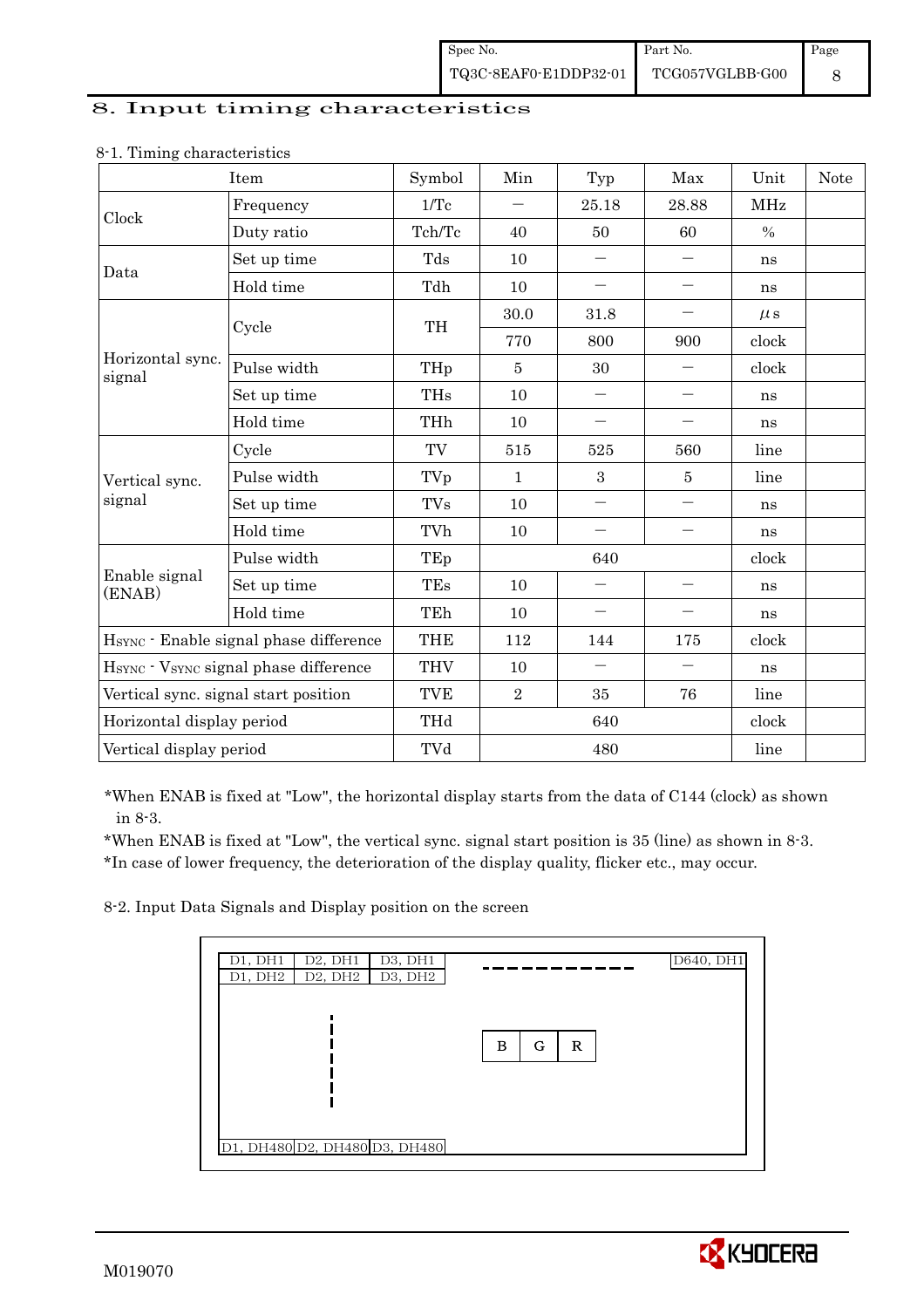



\*1 When ENAB is fixed at "Low", the horizontal display starts from the data of C144 (clock). \*2 When ENAB is fixed at "Low", the vertical sync. signal start position is 35 (line).

### 9. LED backlight characteristics

#### LED ratings

| Item                |          | Symbol | Min.                     | Typ.   | Max.           | Unit | Note                         |
|---------------------|----------|--------|--------------------------|--------|----------------|------|------------------------------|
| Forward current     | $*1$     | IF     | $\overline{\phantom{0}}$ | 15     | $\blacksquare$ | mA   | Ta= $-20 \sim 70$ °C         |
|                     | $*_{1}$  |        | $\overline{\phantom{0}}$ | 22.1   | 25.0           | V    | IF=15mA, Ta= $-20^{\circ}$ C |
| Forward voltage     |          | VF     | $\overline{\phantom{0}}$ | 21.7   | 24.5           | V    | IF=15mA, $Ta=25^{\circ}C$    |
|                     |          |        |                          | 21.3   | 24.1           | V    | IF=15mA, $Ta=70^{\circ}C$    |
| Operating life time | $*2, *3$ | T      |                          | 40,000 | ۰              | h    | IF=15mA, $Ta=25^{\circ}C$    |

\*1 For each "AN1-CA1", "AN2-CA2" and "AN3-CA3"

\*2 When brightness decrease 50% of initial brightness.

\*3 Life time is estimated data. (Condition : IF=15mA, Ta=25℃ in chamber).

 \* An input current below 5.0mA may reduce the brightness uniformity of the LED backlight. This is because the amount of light from each LED chip is different. Therefore, please evaluate carefully before finalizing the input current.

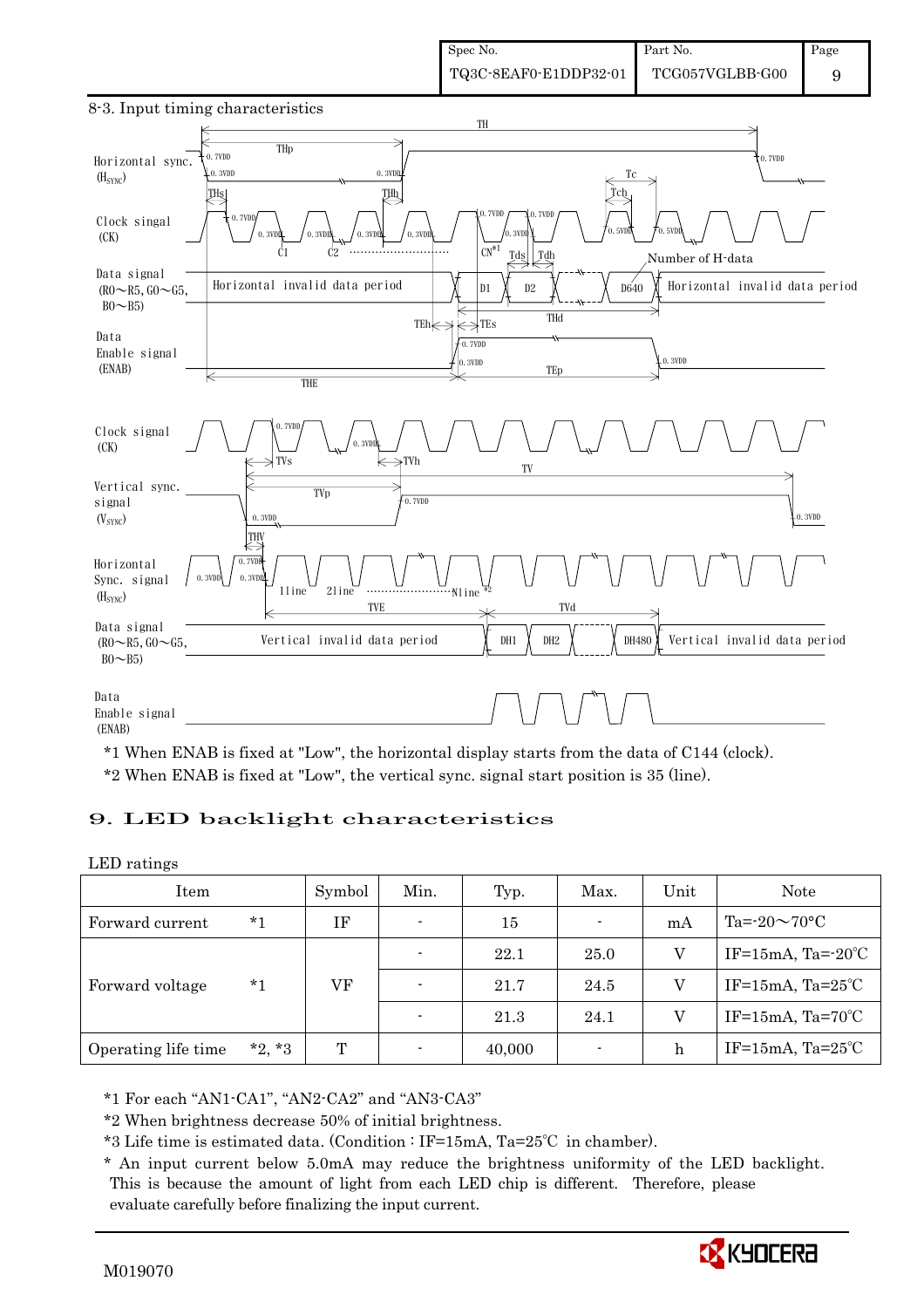# 10. Design guidance for analog touch panel (T/P)

- 10-1 Electrical (In customer's design, please remember the following considerations.)
	- 1 Do not use the current regulated circuit.
	- 2 Keep the current limit with top and bottom layer. (Please refer to "Electrical absolute maxim um ratings" for details.)
	- 3 Analog T/P can not sense two points touching separately.
	- 4 A contact resistance is appeared at the touch point between top and bottom layer. After this resistance has stable read of the T/P position data.
	- 5 Because noise of inverter or peripheral circuits may interfere signal of touch panel itself it is necessary to design carefully in advance to avoid these noise problem.

### 10-2 Software

- 1 Do the "User Calibration".
- 2 "User Caribration" may be needed with long term using.
- Include "User Caribration" menu in your software.
- 3 When drawing a line with a stylus, there may be a slight discontinuity when the stylus passes over a spacer-dot. If necessary, please provide a compensation feature within your software.

## 10-3 Mounting on display and housing bezel

- 1 Do not use an adhesive tape to bond it on the front of T/P and hang it to the housing bezel.
- 2 Never expand the T/P top layer (PET-film) like a balloon by internal air pressure. The life of the T/P will be extremely short.
- 3 If a dew will be on the heat-sealed area or exposed traces at the end of a flexible tail, the migration of silver can occur. This will cause sometimes a short circuit.

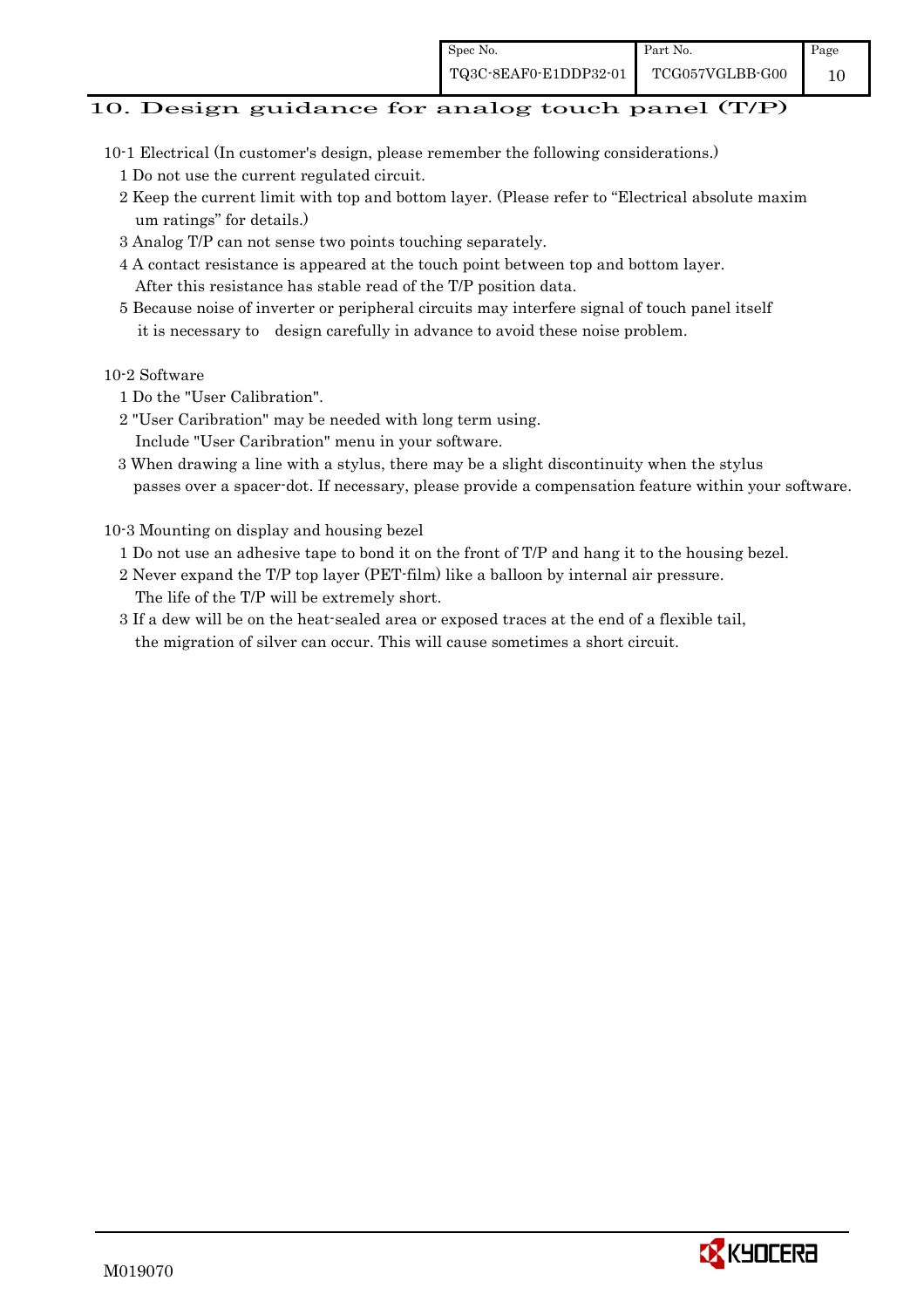## 11. Lot number identification

The lot number shall be indicated on the back of the backlight case of each LCD.

 $TCG057VGLBB-G00 \cdot \Box\Box \cdot \Box\Box \cdot \Box$  MADE IN  $\Box\Box\Box\Box\Box$ 

| $\downarrow \downarrow \quad \downarrow \quad \downarrow$ |  | $\downarrow$ |
|-----------------------------------------------------------|--|--------------|
| $12 \quad 3 \quad 4$                                      |  | $\sqrt{5}$   |

- No1. No5. above indicate
	- 1. Year code
	- 2. Month code
	- 3. Date
	- 4. Version Number
	- 5. Country of origin (Japan or China)

| Year | 2007 | 2008 | 2009 | 2010 | 2011 | $2012\,$ |
|------|------|------|------|------|------|----------|
| Code |      |      | ັ    |      |      |          |

| Month      | Jan. | Feb. | Mar. | Apr. | May | Jun. |
|------------|------|------|------|------|-----|------|
| $\rm Code$ |      |      | ౿    |      |     |      |

| Month      | Jul. | Aug. | Sep. | $\rm Oct.$ | Nov. | Dec. |
|------------|------|------|------|------------|------|------|
| $\rm Code$ |      |      |      | 77         |      |      |

## 12. Warranty

#### 12-1. Incoming inspection

Please inspect the LCD within one month after your receipt.

#### 12-2. Production warranty

 Kyocera warrants its LCD's for a period of 12 months from the ship date. Kyocera shall, by mutual agreement, replace or re-work defective LCD's that are shown to be Kyocera's responsibility.

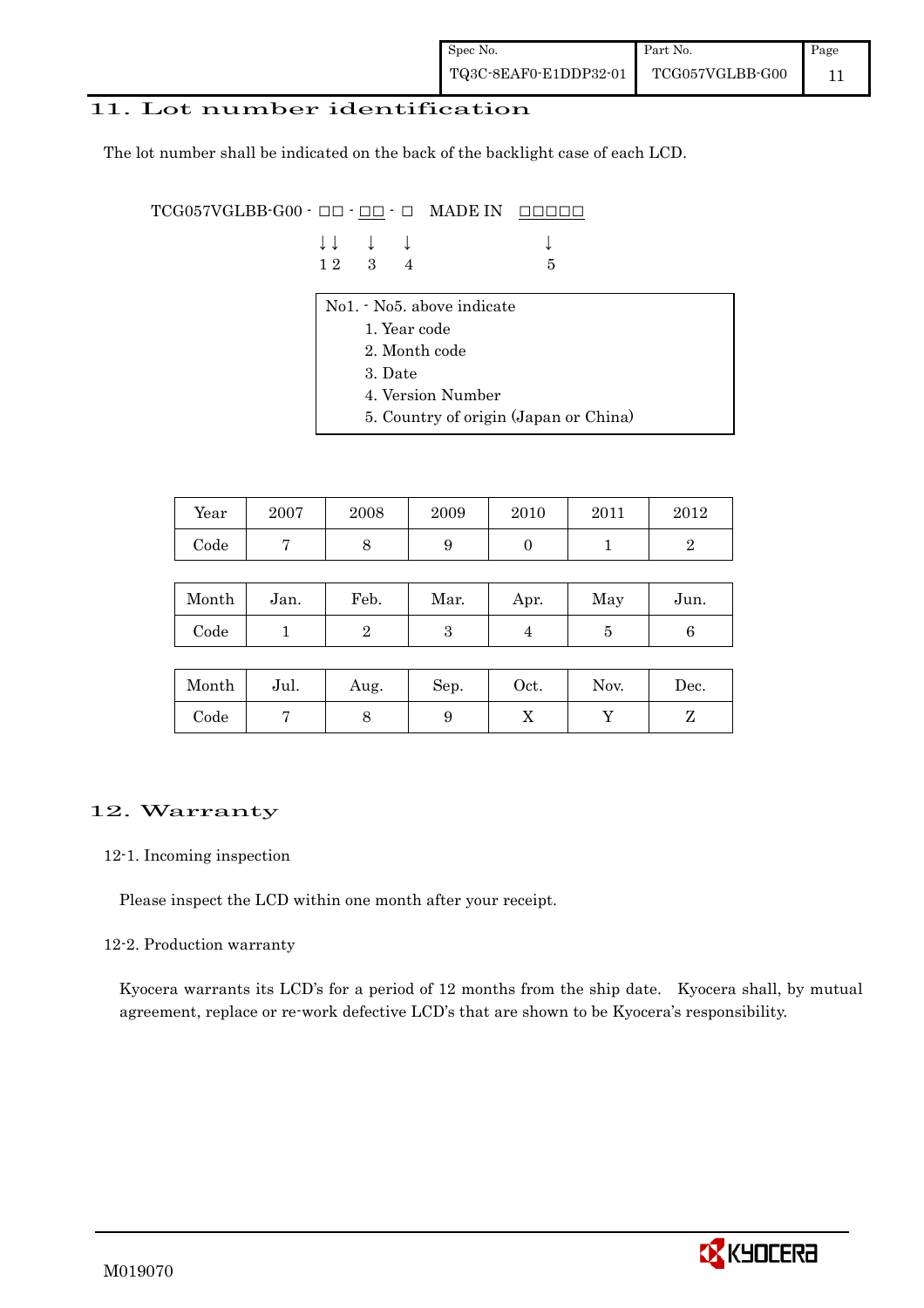#### 13. Precautions for use

- 13-1. Installation of the LCD
	- 1) The LCD shall be installed so that there is no pressure on the LSI chips.
	- 2) The LCD shall be installed flat, without twisting or bending.
	- 3) Must maintain a gap between inside of bezel and touch panel to avoid malfunction or electrode damage of touch panel.

13-2. Static electricity

- 1) Since CMOS ICs are mounted directly onto the LCD glass, protection from static electricity is required.
- 2) Workers should use body grounding. Operator should wear ground straps.

13-3. LCD operation

1) The LCD shall be operated within the limits specified. Operation at values outside of these limits may shorten life, and/or harm display images.

13-4. Storage

- 1) The LCD shall be stored within the temperature and humidity limits specified.
- Store in a dark area, and protect the LCD from direct sunlight or fluorescent light.
- 2) Always store the LCD so that it is free from external pressure onto it.

13-5. Usage

- 1) DO NOT store in a high humidity environment for extended periods. Polarizer degradation bubbles, and/or peeling off of the polarizer may result.
- 2) Do not push or rub the touch panel's surface with hard to sharp objects such as knives, or the touch panel may be scratched.
- 3) When the touch panel is dirty, gently wipe the surface with a soft cloth, sometimes moistened by mild detergent or alcohol. If a hazardous chemical is dropped on the touch panel by mistake, wipe it off right away to prevent human contact.
- 4) Touch panel edges are sharp. Handle the touch panel with enough care to prevent cuts
- 5) Always keep the LCD free from condensation during testing. Condensation may permanently spot or stain the polarizer.
- 6) Do not disassemble LCD module because it will result in damage.
- 7) This Kyocera LCD module has been specifically designed for use in general electronic devices, but not for use in a special environment such as usage in an active gas. Hence, when the LCD is supposed to be used in a special environment, evaluate the LCD thoroughly beforehand and do not expose the LCD to chemicals such as an active gas.
- 8) Please do not use solid-base image pattern for long hours because a temporary afterimage may appear. We recommend using screen saver etc. in cases where a solid-base image pattern must be used.
- 9) Liquid crystal may leak when the module is broken. Be careful not to let the fluid go into your eyes and mouth. In the case the fluid touches your body; rinse it off right away with water and soap.

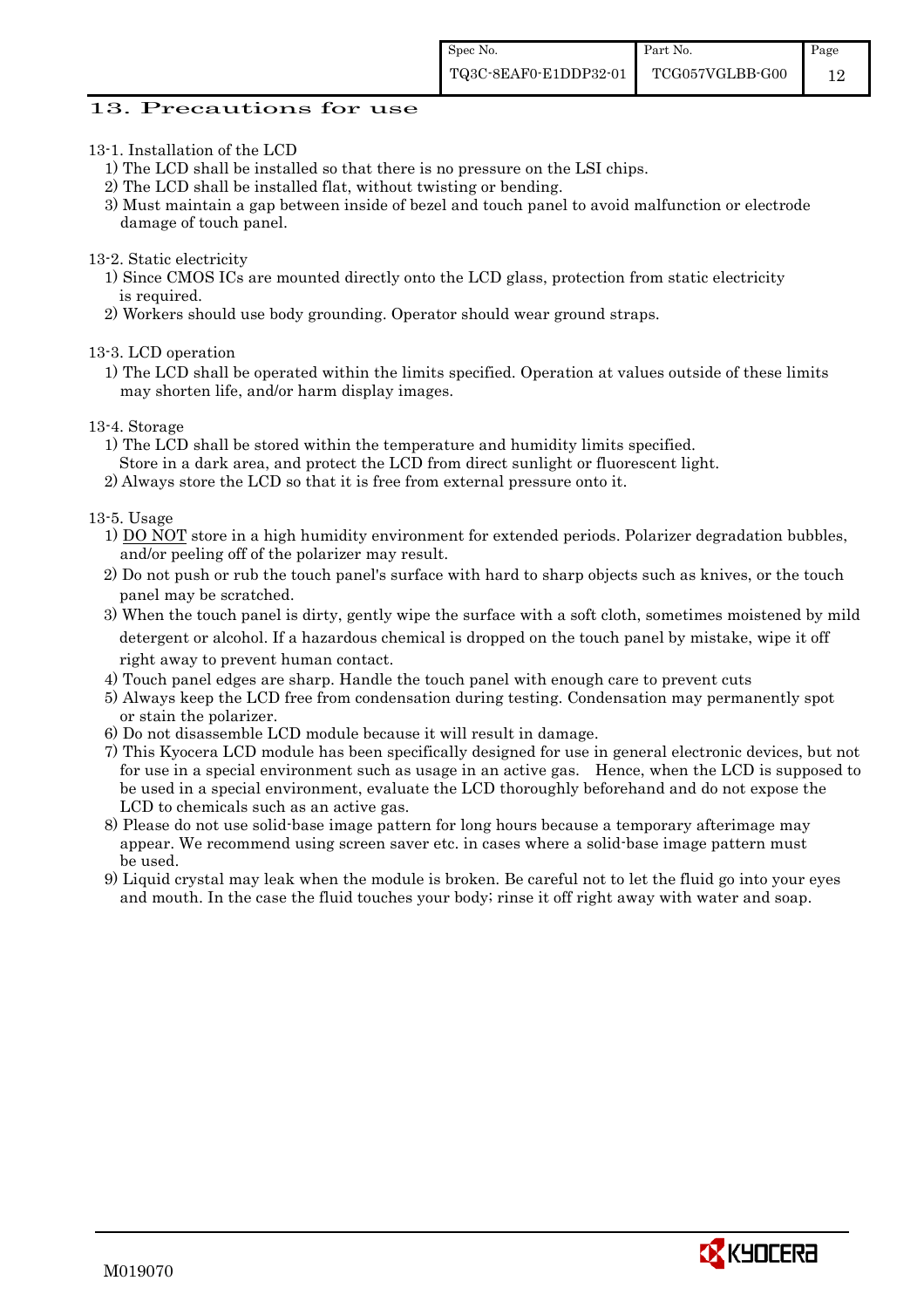## 14. Reliability test data

| Test item                            | Test condition                                                                                       | Test time               | Judgement                                                                           |                                                                                |  |
|--------------------------------------|------------------------------------------------------------------------------------------------------|-------------------------|-------------------------------------------------------------------------------------|--------------------------------------------------------------------------------|--|
| High temp.<br>atmosphere             | $80^{\circ}$ C                                                                                       | 240h                    | Display function<br>Display quality<br>Current consumption                          | $\therefore$ No defect<br>: No defect<br>: No defect                           |  |
| Low temp.<br>atmosphere              | $-30\degree C$                                                                                       | 240h                    | Display function<br>Display quality<br>Current consumption                          | $\therefore$ No defect<br>$\therefore$ No defect<br>$\therefore$ No defect     |  |
| High temp.<br>humidity<br>atmosphere | $40^{\circ}$ C 90% RH                                                                                | 240h                    | Display function<br>Display quality<br>Current consumption                          | $\therefore$ No defect<br>$\therefore$ No defect<br>$\therefore$ No defect     |  |
| Temp. cycle                          | 0.5 <sub>h</sub><br>$-30\degree C$<br>R.T.<br>0.5 <sub>h</sub><br>$80^{\circ}$ C<br>0.5 <sub>h</sub> | 10cycles                | Display function<br>Display quality<br>Current consumption                          | $\therefore$ No defect<br>$\therefore$ No defect<br>$\therefore$ No defect     |  |
| High temp.<br>operation              | $70^{\circ}$ C                                                                                       | 500 <sub>h</sub>        | Display function<br>Display quality<br>Current consumption                          | $\therefore$ No defect<br>: No defect<br>: No defect                           |  |
| Point<br>Activation<br>life          | Polyacetal stylus<br>(R0.8)<br>Hitting force 3N<br>Hitting speed<br>2 time/s                         | one<br>million<br>times | Terminal resistance<br>Insulation resistance<br>Linearity<br><b>Actuation Force</b> | : No defect<br>$\therefore$ No defect<br>: No defect<br>$\therefore$ No defect |  |

\* Each test item uses a test LCD only once. The tested LCD is not used in any other tests.

\* The LCD is tested in circumstances in which there is no condensation.

\* The reliability test is not an out-going inspection.

 \* The result of the reliability test is for your reference purpose only. The reliability test is conducted only to examine the LCD's capability.

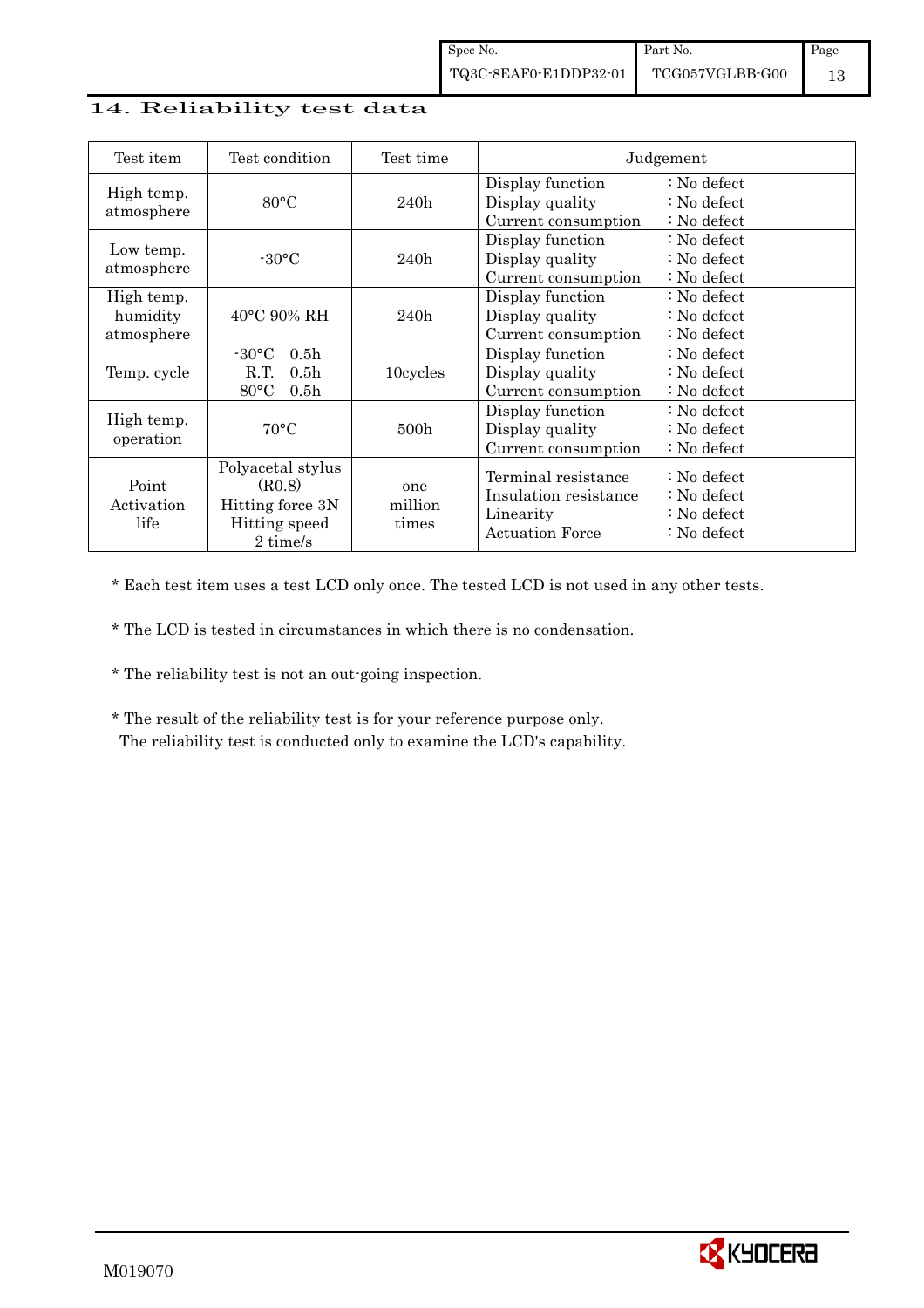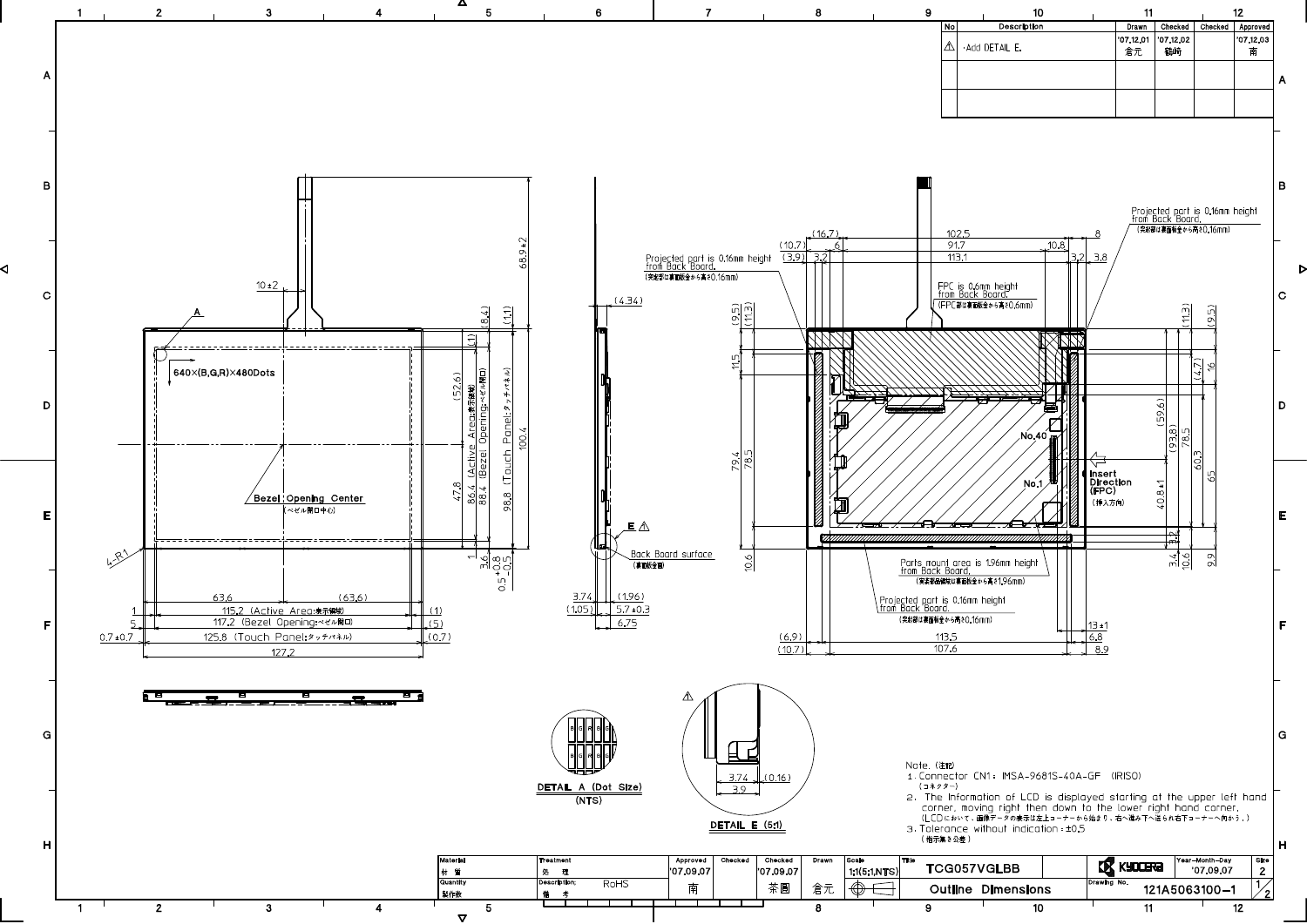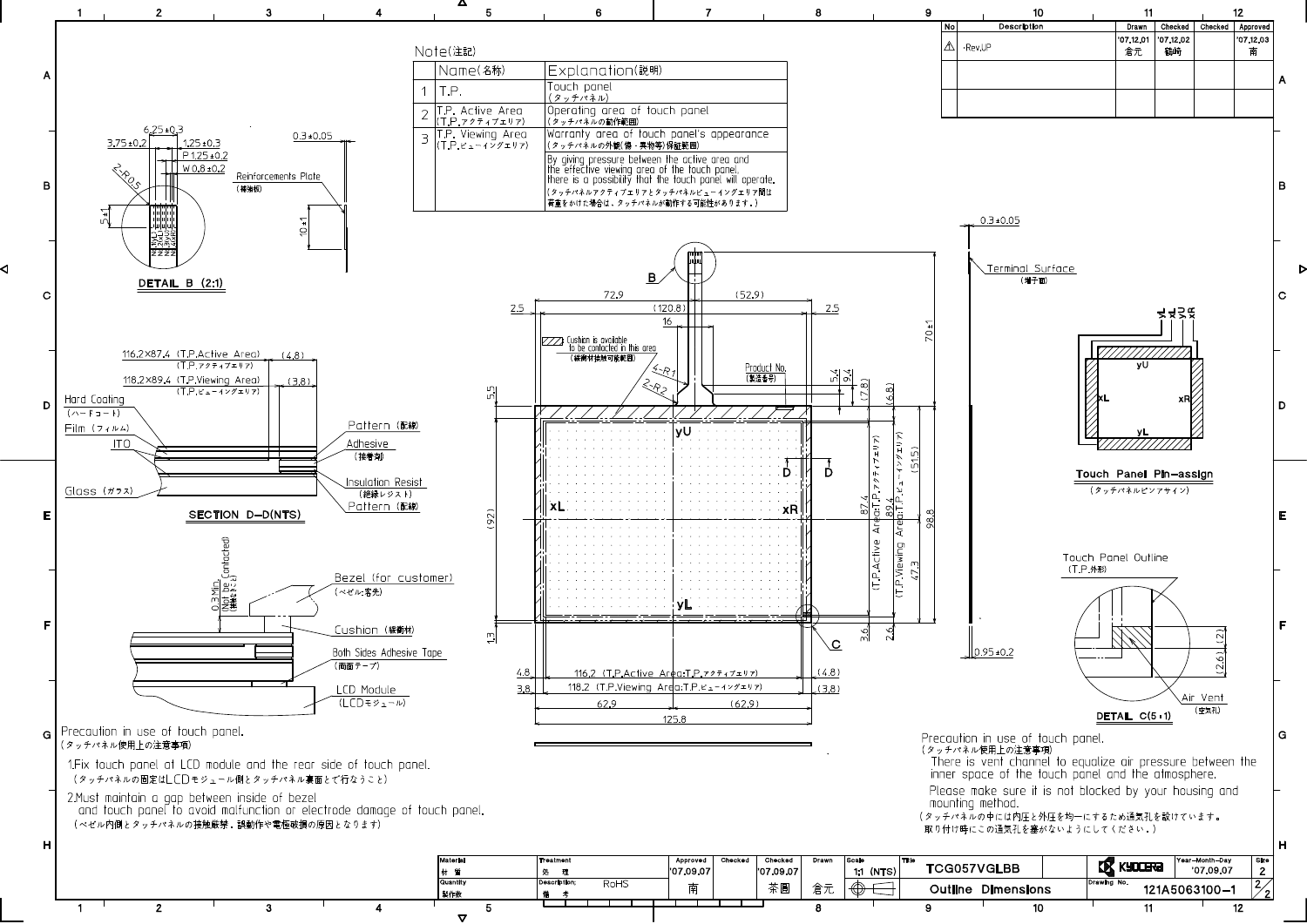|        | Spec No.   TQ3C-8EAF0-E2DDP32-00 |
|--------|----------------------------------|
| Date l | September 19, 2007               |

# KYOCERA INSPECTION STANDARD

# TYPE : TCG057VGLBB-G00

## KYOCERA CORPORATION KAGOSHIMA HAYATO PLANT LCD DIVISION

| Original           |          | Designed by $:$ Engineering dept. |          | Confirmed by $:QA$ dept. |          |  |
|--------------------|----------|-----------------------------------|----------|--------------------------|----------|--|
| Issue Date         | Prepared | Checked                           | Approved | Checked                  | Approved |  |
| September 19, 2007 | Homazaki |                                   |          | [ Matsumoto J. Sakaguchi |          |  |

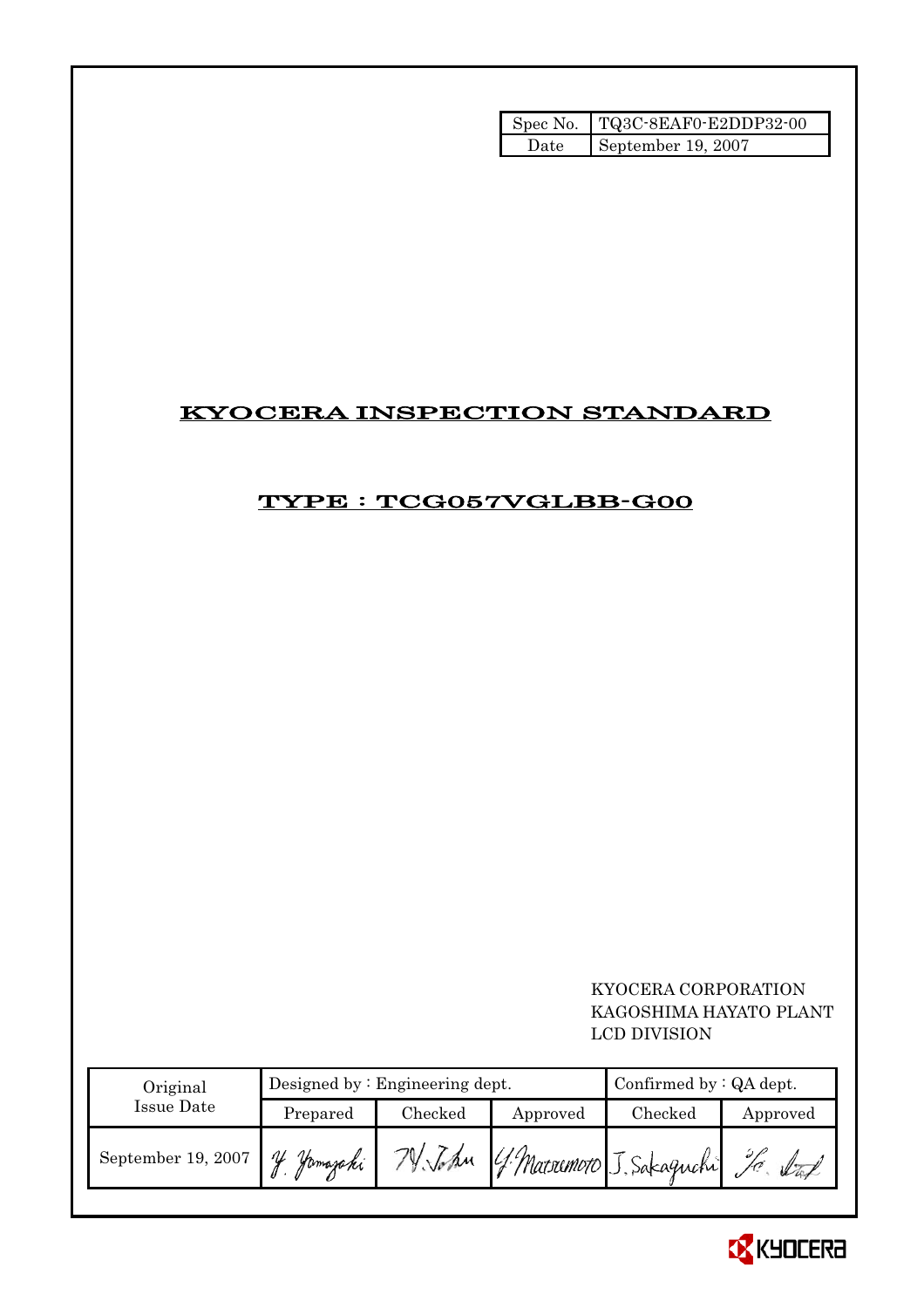| Spec No.              | Part No.        | Page |
|-----------------------|-----------------|------|
| TQ3C-8EAF0-E2DDP32-00 | TCG057VGLBB-G00 |      |

|         |             |          | Revision record                 |                        |                         |          |
|---------|-------------|----------|---------------------------------|------------------------|-------------------------|----------|
|         |             |          | Designed by : Engineering dept. |                        | Confirmed by : QA dept. |          |
|         | $\rm{Date}$ | Prepared | Checked                         | ${\Large\bf Approved}$ | $\rm Checked$           | Approved |
|         |             |          |                                 |                        |                         |          |
|         |             |          |                                 |                        |                         |          |
| Rev.No. | $\rm{Date}$ | Page     |                                 | Descriptions           |                         |          |
|         |             |          |                                 |                        |                         |          |
|         |             |          |                                 |                        |                         |          |
|         |             |          |                                 |                        |                         |          |
|         |             |          |                                 |                        |                         |          |
|         |             |          |                                 |                        |                         |          |
|         |             |          |                                 |                        |                         |          |
|         |             |          |                                 |                        |                         |          |
|         |             |          |                                 |                        |                         |          |
|         |             |          |                                 |                        |                         |          |
|         |             |          |                                 |                        |                         |          |
|         |             |          |                                 |                        |                         |          |
|         |             |          |                                 |                        |                         |          |
|         |             |          |                                 |                        |                         |          |
|         |             |          |                                 |                        |                         |          |
|         |             |          |                                 |                        |                         |          |
|         |             |          |                                 |                        |                         |          |
|         |             |          |                                 |                        |                         |          |
|         |             |          |                                 |                        |                         |          |
|         |             |          |                                 |                        |                         |          |
|         |             |          |                                 |                        |                         |          |
|         |             |          |                                 |                        |                         |          |
|         |             |          |                                 |                        |                         |          |
|         |             |          |                                 |                        |                         |          |
|         |             |          |                                 |                        |                         |          |
|         |             |          |                                 |                        |                         |          |
|         |             |          |                                 |                        |                         |          |
|         |             |          |                                 |                        |                         |          |
|         |             |          |                                 |                        |                         |          |
|         |             |          |                                 |                        |                         |          |
|         |             |          |                                 |                        |                         |          |
|         |             |          |                                 |                        |                         |          |
|         |             |          |                                 |                        |                         |          |
|         |             |          |                                 |                        |                         |          |
|         |             |          |                                 |                        |                         |          |
|         |             |          |                                 |                        |                         |          |
|         |             |          |                                 |                        |                         |          |

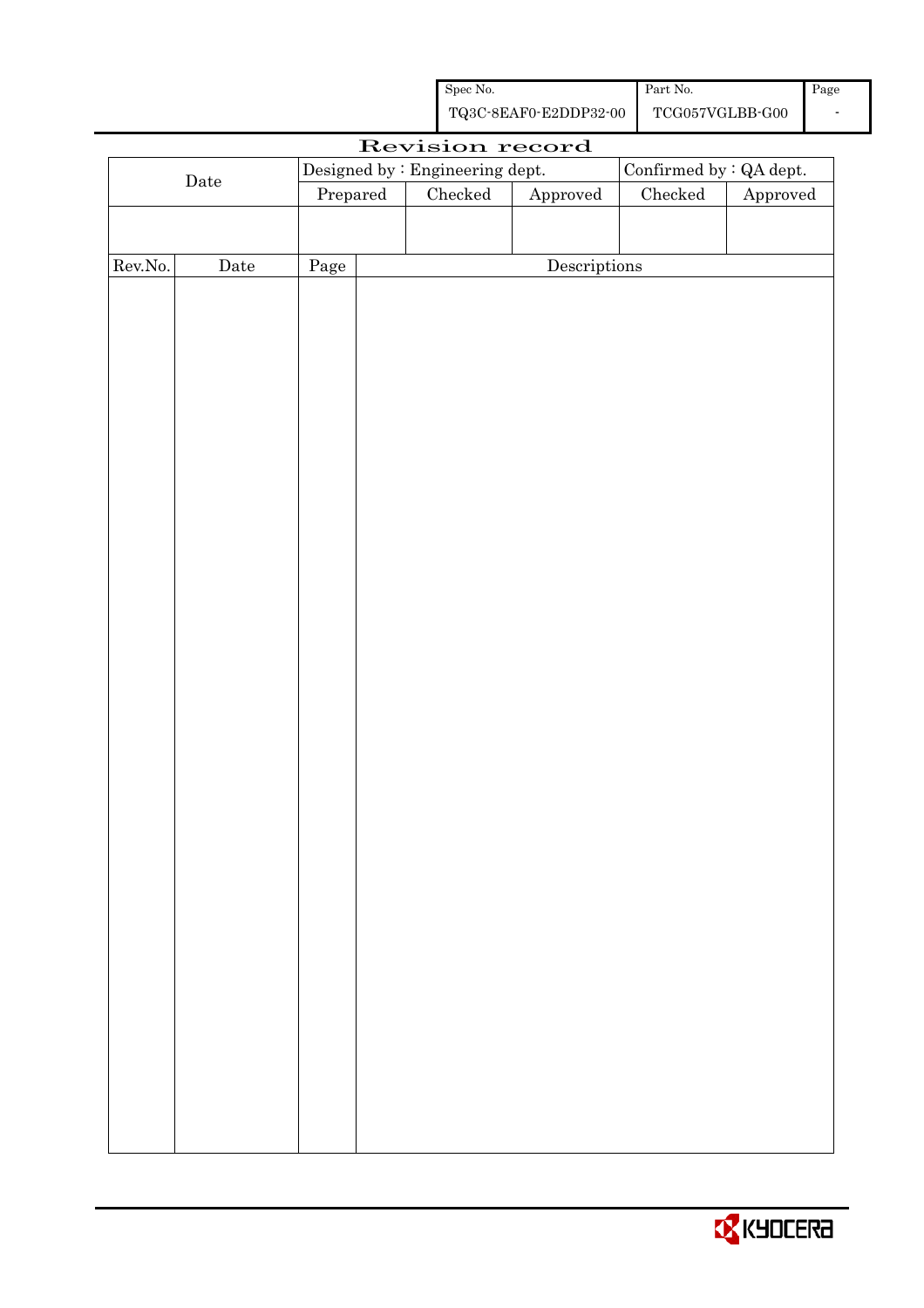| 1) Note         |                |                           |                                                                                                                                                                     |  |  |  |  |  |
|-----------------|----------------|---------------------------|---------------------------------------------------------------------------------------------------------------------------------------------------------------------|--|--|--|--|--|
|                 |                | Note                      |                                                                                                                                                                     |  |  |  |  |  |
| General         | 1.<br>consent. |                           | Customer identified anomalies not defined within this inspection standard shall be<br>reviewed by Kyocera, and an additional standard shall be determined by mutual |  |  |  |  |  |
|                 | 2.             |                           | This inspection standard about the image quality shall be applied to any defect within<br>the active area and shall not be applicable to outside of the area.       |  |  |  |  |  |
|                 |                |                           |                                                                                                                                                                     |  |  |  |  |  |
|                 | 3.             | Inspection conditions     |                                                                                                                                                                     |  |  |  |  |  |
|                 | Luminance      |                           | : 500 Lux min.                                                                                                                                                      |  |  |  |  |  |
|                 |                | Inspection distance       | $:300$ mm.                                                                                                                                                          |  |  |  |  |  |
|                 | Temperature    |                           | : 25 $\pm$ 5°C                                                                                                                                                      |  |  |  |  |  |
|                 | Direction      |                           | : Directly above                                                                                                                                                    |  |  |  |  |  |
| Definition of   | Dot defect     | Bright dot defect         | The dot is constantly "on" when power applied to the                                                                                                                |  |  |  |  |  |
| inspection item |                |                           | LCD, even when all "Black" data sent to the screen.                                                                                                                 |  |  |  |  |  |
|                 |                |                           | Inspection tool: 5% Transparency neutral density filter.                                                                                                            |  |  |  |  |  |
|                 |                |                           | Count dot: If the dot is visible through the filter                                                                                                                 |  |  |  |  |  |
|                 |                |                           | Don't count dot: If the dot is not visible through the<br>filter                                                                                                    |  |  |  |  |  |
|                 |                |                           | R G B R G B R G<br>RGBRGBRGB<br>dot defect<br>RGBRGBRGB                                                                                                             |  |  |  |  |  |
|                 |                | Black dot defect          | The dot is constantly "off" when power applied to the<br>LCD, even when all "White" data sent to the screen.                                                        |  |  |  |  |  |
|                 |                |                           |                                                                                                                                                                     |  |  |  |  |  |
|                 |                | Adjacent dot              | Adjacent dot defect is defined as two or more bright dot<br>defects or black dot defects.                                                                           |  |  |  |  |  |
|                 |                |                           | R G B R G B R G<br>RGBRGBRGB<br>dot defect<br>GBRGBR<br>G B                                                                                                         |  |  |  |  |  |
|                 | External       | Bubble, Scratch,          | Visible operating (all pixels "Black" or "White") and non                                                                                                           |  |  |  |  |  |
|                 | inspection     | Foreign particle          | operating.                                                                                                                                                          |  |  |  |  |  |
|                 |                | (Polarizer, Cell,         |                                                                                                                                                                     |  |  |  |  |  |
|                 |                | Backlight)                |                                                                                                                                                                     |  |  |  |  |  |
|                 |                | Appearance                | Does not satisfy the value at the spec.                                                                                                                             |  |  |  |  |  |
|                 |                | inspection                |                                                                                                                                                                     |  |  |  |  |  |
|                 | Others         | LED wire                  | Damaged to the LED wire, connector, pin, functional<br>failure or appearance failure.                                                                               |  |  |  |  |  |
|                 | Definition     | Definition of circle size | Definition of linear size                                                                                                                                           |  |  |  |  |  |
|                 | of size        | а                         |                                                                                                                                                                     |  |  |  |  |  |
|                 |                | $d = (a + b)/2$           |                                                                                                                                                                     |  |  |  |  |  |

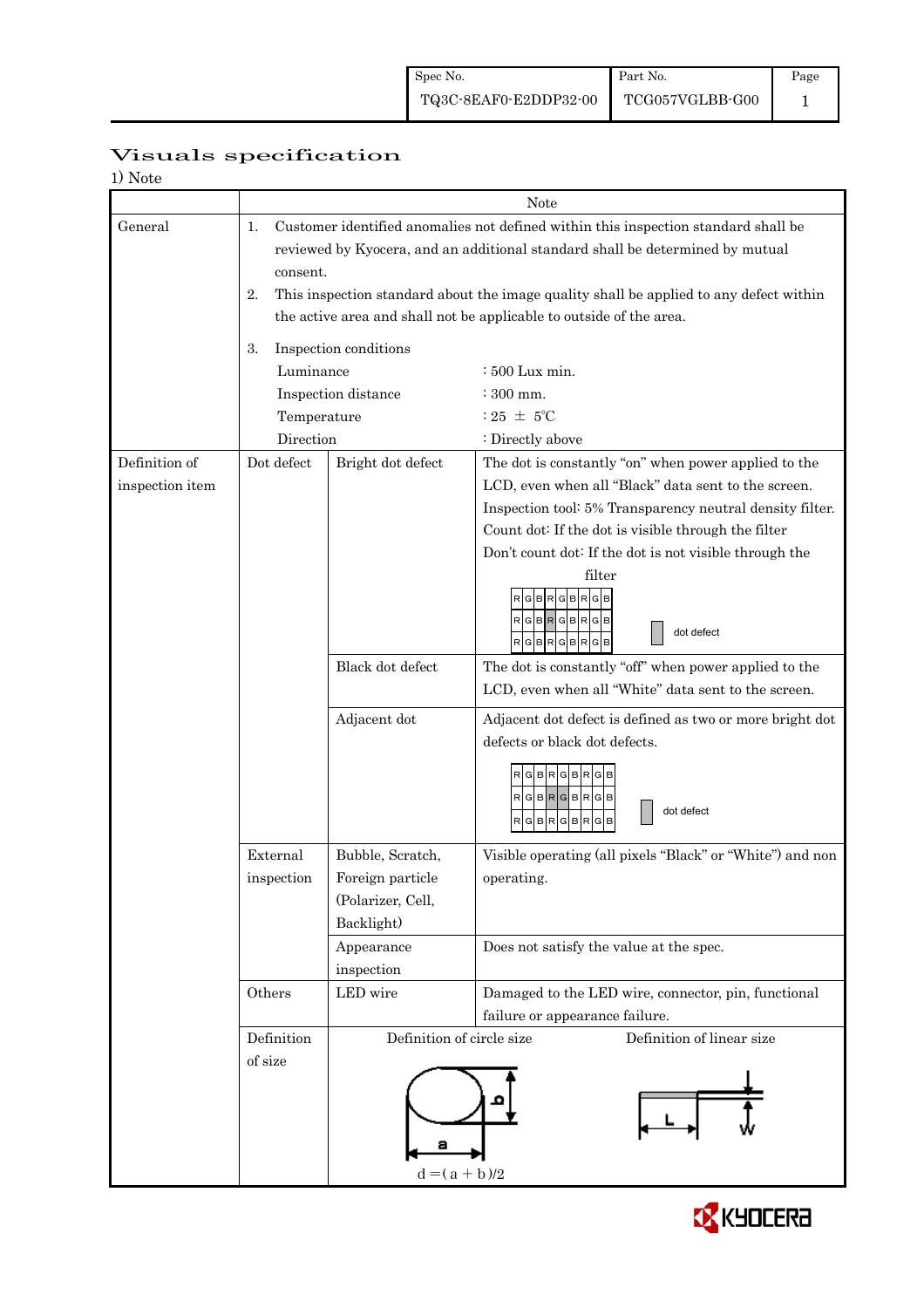| Spec No.              | Part No.        | Page |
|-----------------------|-----------------|------|
| TQ3C-8EAF0-E2DDP32-00 | TCG057VGLBB-G00 |      |

### 2) Standard

| Classification    |                      | Inspection item     |                      | Judgement standard                     |                         |                         |                            |  |
|-------------------|----------------------|---------------------|----------------------|----------------------------------------|-------------------------|-------------------------|----------------------------|--|
| Defect            | Dot                  | Bright dot defect   |                      | Acceptable number<br>:4                |                         |                         |                            |  |
| (in LCD           | defect               |                     |                      | Bright dot spacing                     |                         |                         | : 5 mm or more             |  |
| glass)            |                      | Black dot defect    |                      | Acceptable number<br>$\therefore$ 5    |                         |                         |                            |  |
|                   |                      |                     |                      | Bright dot spacing                     |                         |                         | $\frac{1}{2}$ 5 mm or more |  |
|                   |                      | 2 dot join          | Bright dot<br>defect | Acceptable number<br>Acceptable number |                         | $\colon 2$              |                            |  |
|                   |                      |                     | Black dot<br>defect  |                                        |                         | $\therefore$ 3          |                            |  |
|                   |                      | 3 or more dots join |                      | Acceptable number                      |                         | $\colon 0$              |                            |  |
|                   |                      | Total dot defects   |                      | Acceptable number                      |                         | $:5$ Max                |                            |  |
|                   | Others               | White dot, Dark dot |                      |                                        |                         |                         |                            |  |
|                   |                      | (Circle)            |                      | Size (mm)                              |                         |                         | Acceptable number          |  |
|                   |                      |                     |                      | $d \leq 0.2$                           |                         |                         | (Neglected)                |  |
|                   |                      |                     |                      | $0.2 \leq d \leq 0.4$                  |                         |                         | 5                          |  |
|                   |                      |                     |                      | $0.4\,<\,\mathrm{d}\,\leq\,$ 0.5       |                         |                         | $\boldsymbol{3}$           |  |
|                   |                      |                     |                      | 0.5 < d                                |                         |                         | $\Omega$                   |  |
|                   | External inspection  | Polarizer (Scratch) |                      |                                        |                         |                         |                            |  |
| (Defect on        |                      |                     |                      | Width (mm)                             | Length (mm)             |                         | Acceptable number          |  |
| Polarizer or      |                      |                     |                      | $W \leq 0.1$                           |                         |                         | (Neglected)                |  |
| between Polarizer |                      |                     |                      |                                        |                         | $\mathrm{L}\,\leq\,5.0$ | (Neglected)                |  |
| and LCD glass)    |                      |                     |                      | $0.1 \le W \le 0.3$                    | $5.0 \leq L$            |                         | $\mathbf{0}$               |  |
|                   |                      |                     |                      | $0.3 \leq W$                           |                         |                         | $\overline{0}$             |  |
|                   |                      | Polarizer (Bubble)  |                      |                                        |                         |                         |                            |  |
|                   |                      |                     |                      | Size (mm)                              |                         |                         | Acceptable number          |  |
|                   |                      |                     |                      | $d \leq 0.2$                           |                         | (Neglected)             |                            |  |
|                   |                      |                     |                      | $0.2\,<\,\mathrm{d}\,\leq\,0.3$        |                         | $\bf 5$                 |                            |  |
|                   |                      |                     |                      | $0.3\,<\,\mathrm{d}\,\leq\,0.5$        |                         | $\sqrt{3}$              |                            |  |
|                   |                      |                     |                      | 0.5 < d                                |                         |                         | $\Omega$                   |  |
|                   |                      | Foreign particle    |                      |                                        |                         |                         |                            |  |
|                   |                      | (Circle shape)      |                      | Size (mm)                              |                         | Acceptable number       |                            |  |
|                   |                      |                     |                      | $d \leq 0.2$                           |                         | (Neglected)             |                            |  |
|                   |                      |                     |                      | $0.2\,<\,\mathrm{d}\,\leq\,0.4$        |                         | 5                       |                            |  |
|                   |                      |                     |                      | $0.4 \leq d \leq 0.5$                  |                         | $\boldsymbol{3}$        |                            |  |
|                   |                      |                     |                      | 0.5 < d                                |                         |                         | $\boldsymbol{0}$           |  |
| Foreign particle  |                      |                     |                      |                                        |                         |                         |                            |  |
|                   |                      | (Linear shape)      |                      | Width (mm)                             | Length (mm)             |                         | Acceptable number          |  |
|                   |                      | Scratch             |                      | $W~\leq~0.03$                          |                         |                         | (Neglected)                |  |
|                   |                      |                     |                      |                                        | $\mathrm{L}\,\leq\,2.0$ |                         | (Neglected)                |  |
|                   | $0.03 \le W \le 0.1$ |                     | $2.0 \le L \le 4.0$  |                                        | $\sqrt{3}$              |                         |                            |  |
|                   |                      |                     |                      |                                        | $4.0 \leq L$            |                         | $\boldsymbol{0}$           |  |
|                   |                      |                     |                      | $0.1 \leq W$                           |                         |                         | (According to              |  |
|                   |                      |                     |                      |                                        |                         |                         | circular shape)            |  |